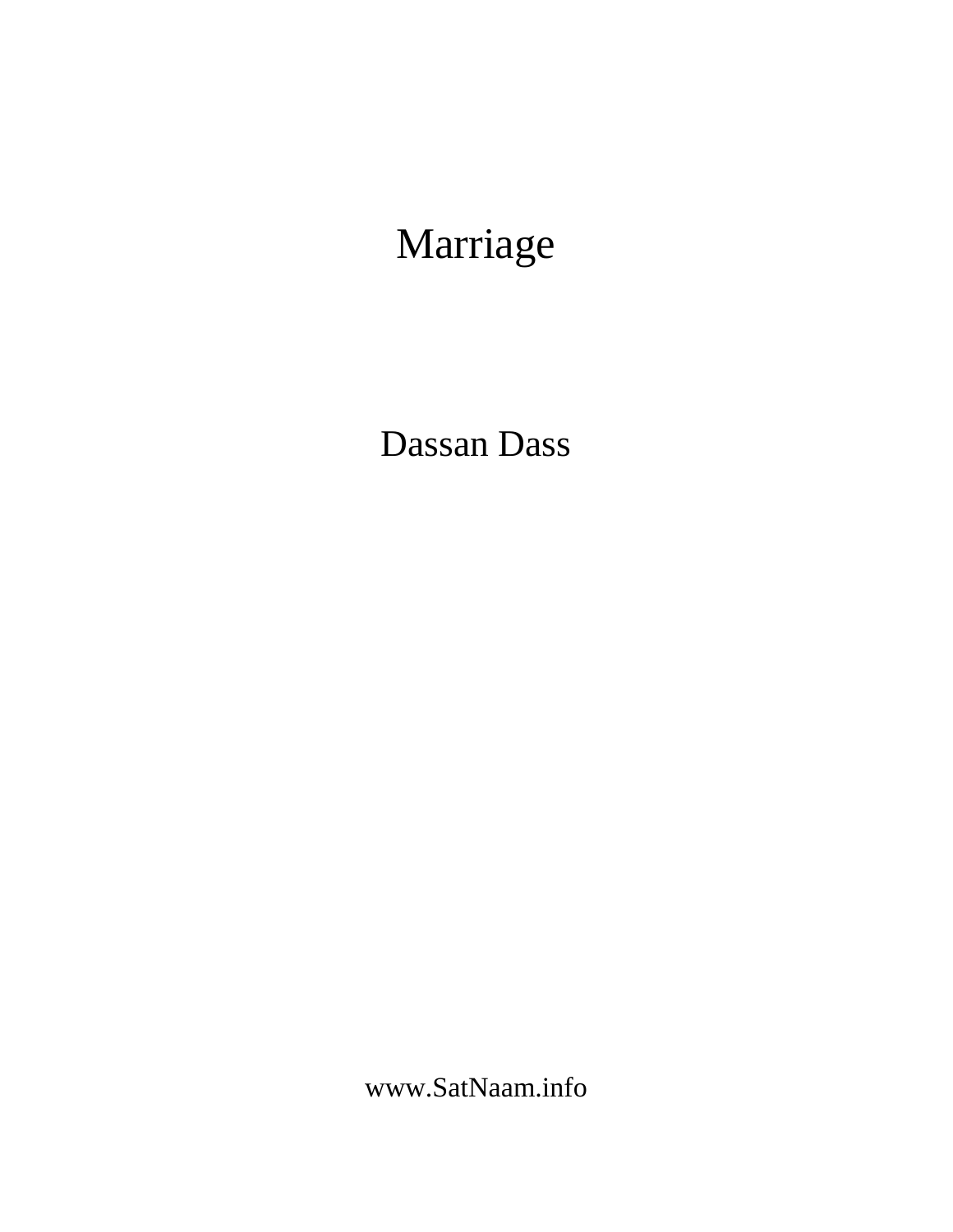## **Marriage**

Copyright © 2012 by [www.SatNaam.info](http://www.satnaam.info/)

First Edition December 2012

*All rights reserved. However, do feel free to use any part of this book for inspiring others just mention where you got the information from i.e. Dassan Dass. You can also help distribute the books by purchasing them online from the website. This is a not-for- profit Seva project done on a volunteer basis – so feel free to join in.*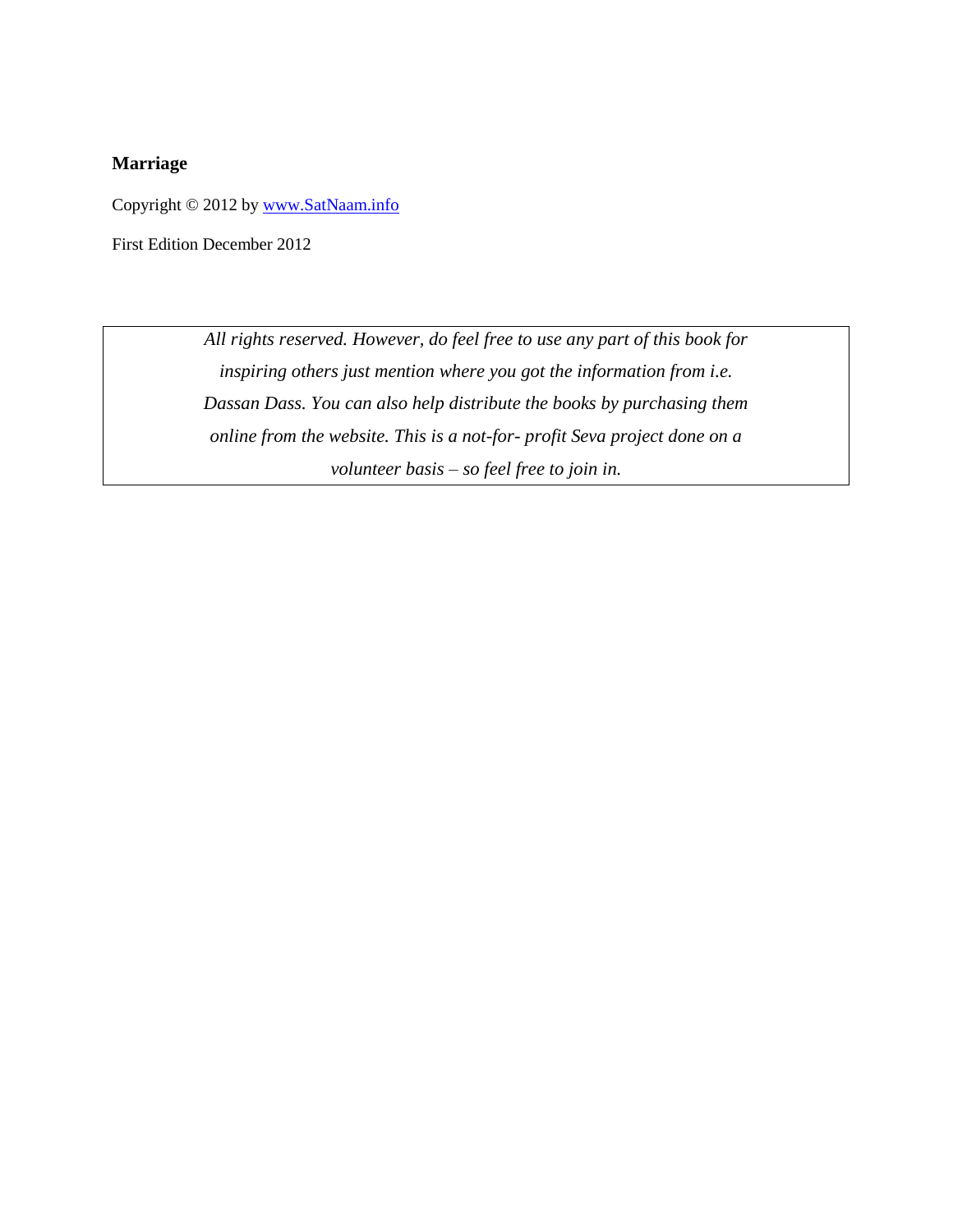# **CONTENTS**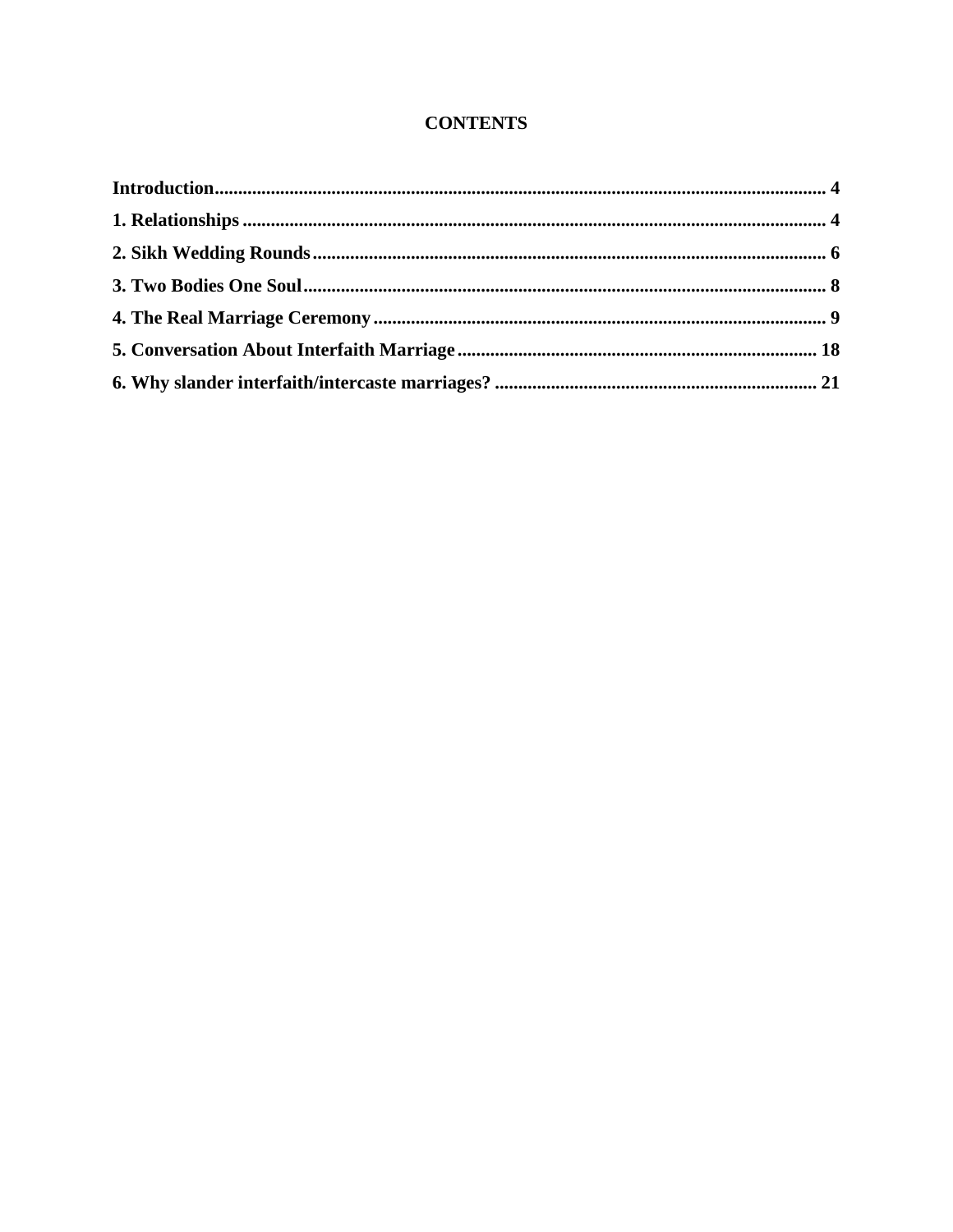# <span id="page-3-0"></span>**Introduction**

Articles on the meaning of Marriage and God.

# <span id="page-3-1"></span>**1. Relationships**

Some questions to Dassan Das Ji about marriage.

*Question 1*

*Is having a girlfriend and doing simran (meditation) contradictory? When doing simran you are trying to control the five thieves. But with a girlfriend lust is always present. Should a person break off the relationship to avoid the lust? (But even when you are married you wouldn't leave your wife because of the sexual element?)*

Friendship is not any kind of a sin, the real friendship means sacrifice which promotes true love and peace of mind, it is a relationship between two souls, there is nothing wrong being in love with someone, and if the two are in true love then why don't they get married and accept each other for life time, if there is any element of doubt and if there are any ifs and buts then the relationship is not true.

If the friendship is only for meeting the bodily needs and desires then that is not true friendship or true love, that is pure lust. Moreover, if the person is doing Naam Simran and has Gur Parsadi Naam and if he is really committed to the Gur and Guru and has full belief, faith and trust in the Naam, Gur and Guru then he should be able to get an answer by himself: Prabh Key Simran Sabh Kich Soojhey (*In the remembrance of God, all things are known.)*, we are sure that he will get an answer by himself by praying to the Almighty.

*Question 2*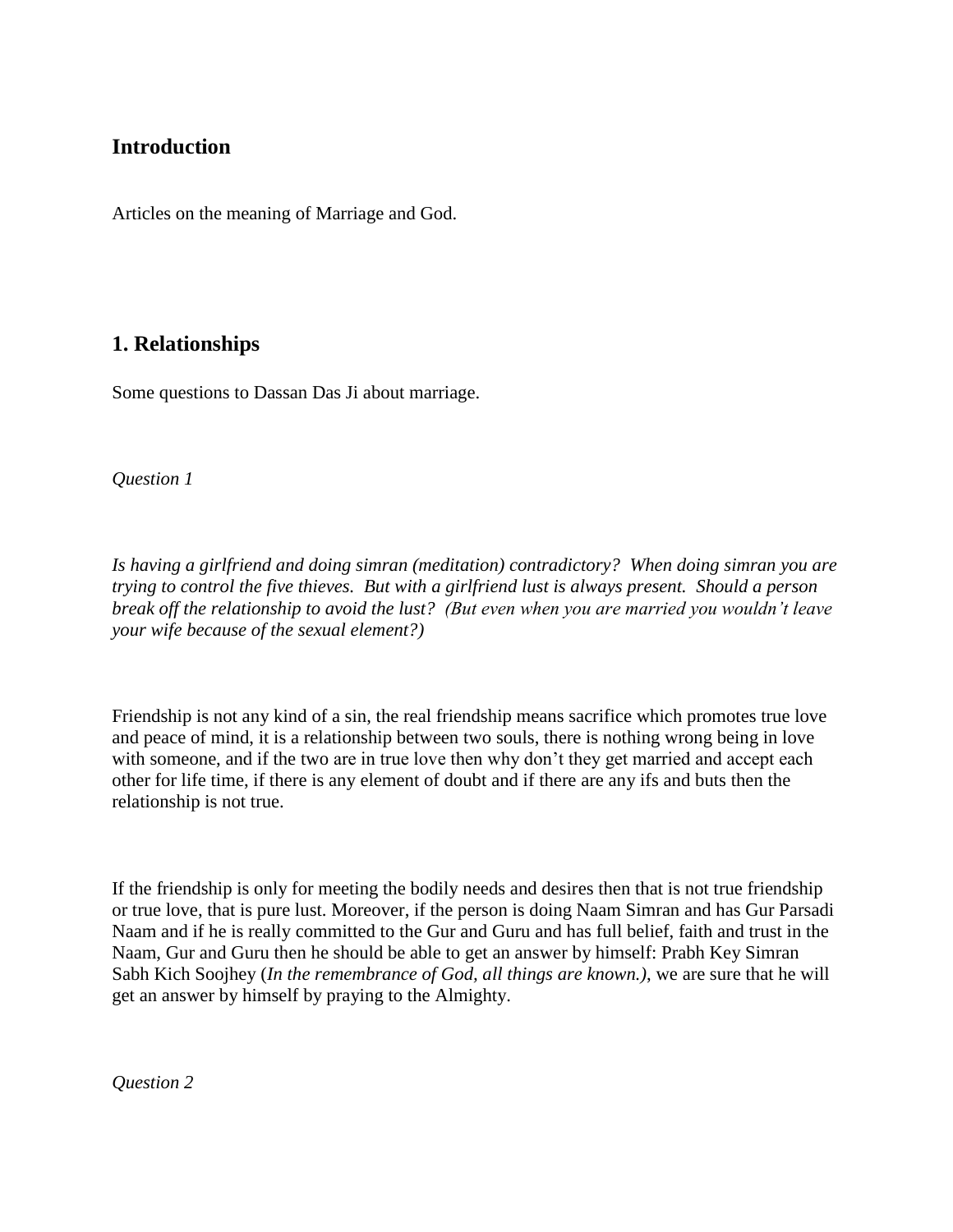*Are all ceremonies rituals? If so and if we do not believe in any kind of rituals, then what do we do at births, marriages, deaths, birthdays?*

Anything outside the Divine Wisdom – Gurmatt is a ritual or also can be categorized as a ceremony or the norm of the society we live in, and we do perform these ceremonies on a daily basis. It will be very hard living a family life and not participate in these ceremonies.

Hard-line attitude is also not a good thing to have either. The best thing will be to accept the life as everything happening in God's Hukam (order), and not forget God while participating any kind of such ceremonies, and just try to be truthful in all your actions and deeds.

Doing Naam Simran, Paath, Kirtan and deeds of kindness and charity will be the best thing to perform on these occasions. The things that are normally performed on such occasions, except on deaths, namely drinking and so on is by no means going to elevate your divinity and spirituality, so if you are looking an answer from that point of view then the answer is obvious.

You should perform in such a way that you should not loose your divinity, your integrity, your character by indulging in such actions and deeds. As far as the death is concerned, crying and weeping is not the right thing to do, being sad should be avoided, the birth and death is under Hukam, and by indulging in crying, weeping and so on we are not accepting the Hukam of Akal Purakh, which is not right.

Everything should be done before the death comes to make the death very calm and peaceful, to make it a success story of the life, nothing that is done after death helps the dead or anybody else in the family.

*Question 3*

*Is being married better than being an unmarried couple? Is being married better than being single all your life?*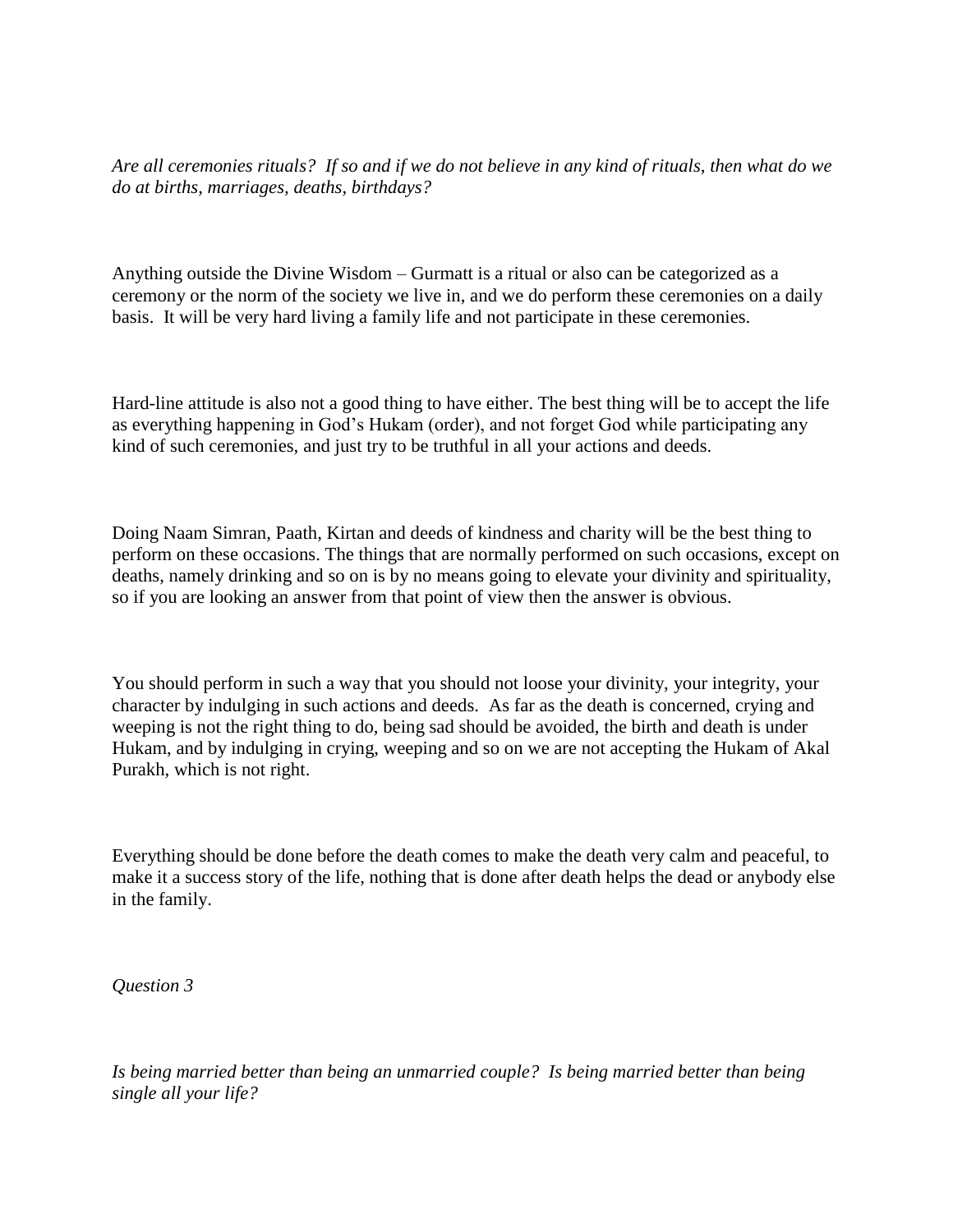Under the normal circumstances, it is better to be a married couple than an unmarried couple, what is the reason behind staying unmarried if you are committed to each other and you truly love each other and are sharing the sorrows and happiness of the life.

*Question 4*

*Is there any difference if an unmarried couple is having sex, rather than a married couple? I.e. is sex before marriage wrong? Is sex before marriage LUST, but after marriage it is not?*

There is obviously a great deal of difference between desire & lust and a true love, faith, trust, commitment and belief, lust is a "Tamo Birti" - a mental sickness that drags you away from the Almighty and in to the net of Maya, whereas a true love, faith, trust, commitment and belief are divine qualities and bring you closer to the God.

Married or unmarried for both this divine law is applicable, and if there is true love, faith, trust, commitment and belief between the two then why stay unmarried, staying unmarried will lack these divine qualities, which is not a true deed.

Dassan Das

# <span id="page-5-0"></span>**2. Sikh Wedding Rounds**

The divine meaning of the Sikh wedding as written by Guru Ram Das ji.

In the first round of the marriage ceremony, the Lord sets out His Instructions for performing the daily duties of married life. Instead of the hymns of the Vedas to Brahma, embrace the righteous conduct of Dharma, and renounce sinful actions.

Meditate on the Lord's Name; embrace and enshrine the contemplative remembrance of the Naam. Worship and adore the Guru, the Perfect True Guru, and all your sins shall be dispelled.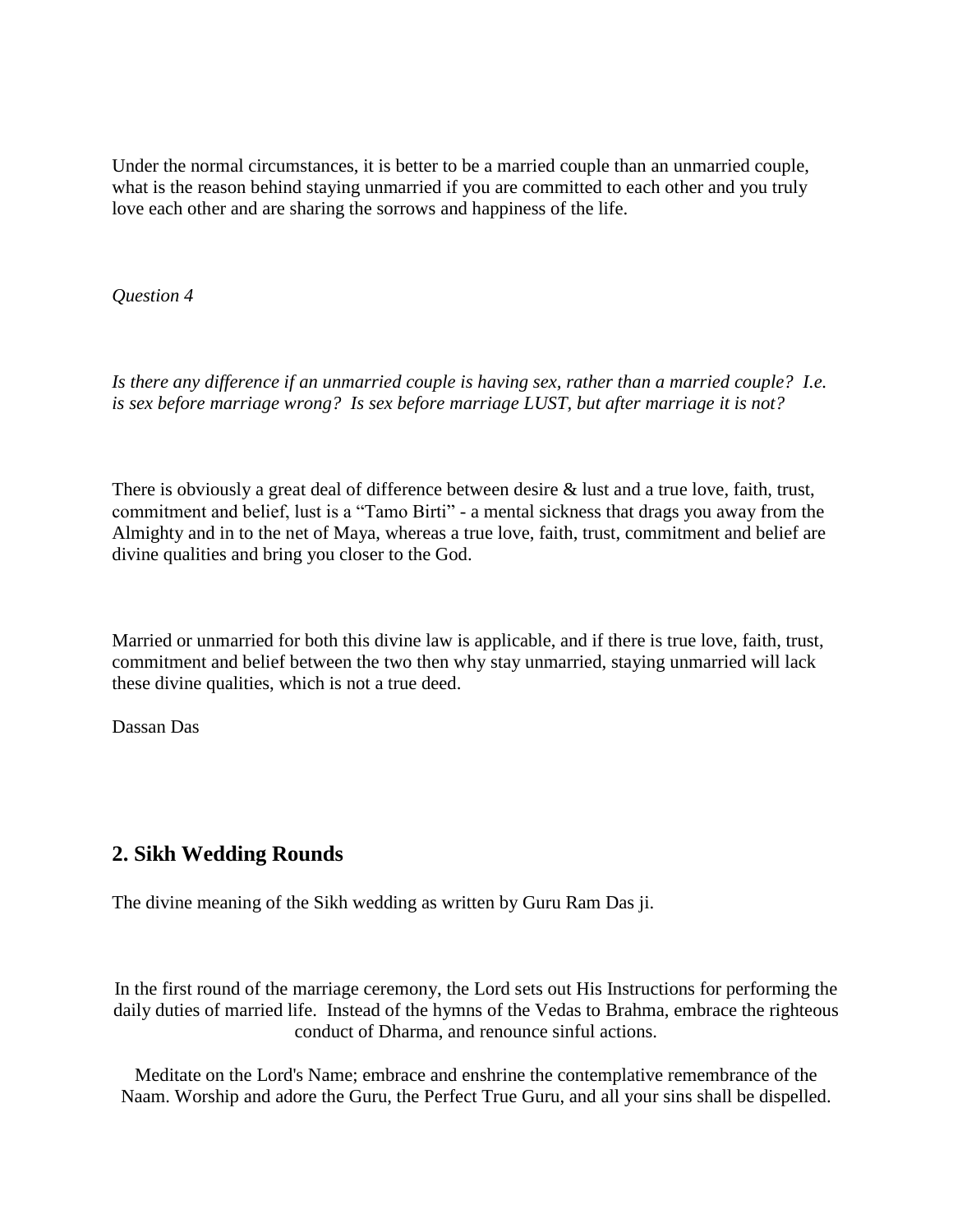By great good fortune, celestial bliss is attained, and the Lord, Har, Har, seems sweet to the mind. Servant Nanak proclaims that, in this, the first round of the marriage ceremony, the marriage ceremony has begun. ||1||

In the second round of the marriage ceremony, the Lord leads you to meet the True Guru, the Primal Being. With the Fear of God, the Fearless Lord in the mind, the filth of egotism is eradicated.

In the Fear of God, the Immaculate Lord, sing the Glorious Praises of the Lord, and behold the Lord's Presence before you. The Lord, the Supreme Soul, is the Lord and Master of the Universe; He is pervading and permeating everywhere, fully filling all spaces.

- Deep within, and outside as well, there is only the One Lord God. Meeting together, the humble servants of the Lord sing the songs of joy. Servant Nanak proclaims that, in this, the second round of the marriage ceremony, the unstruck sound current of the Shabad resounds. ||2||
- In the third round of the marriage ceremony, the mind is filled with Divine Love. Meeting with the humble Saints of the Lord, I have found the Lord, by great good fortune.
- I have found the Immaculate Lord, and I sing the Glorious Praises of the Lord. I speak the Word of the Lord's Bani. By great good fortune, I have found the humble Saints, and I speak the Unspoken Speech of the Lord.

The Name of the Lord, Har, Har, Har, vibrates and resounds within my heart; meditating on the Lord, I have realized the destiny inscribed upon my forehead. Servant Nanak proclaims that, in this, the third round of the marriage ceremony, the mind is filled with Divine Love for the Lord.  $||3||$ 

In the fourth round of the marriage ceremony, my mind has become peaceful; I have found the Lord. As Gurmukh, I have met Him, with intuitive ease; the Lord seems so sweet to my mind and body.

The Lord seems so sweet; I am pleasing to my God. Night and day, I lovingly focus my consciousness on the Lord. I have obtained my Lord and Master, the fruit of my mind's desires. The Lord's Name resounds and resonates.

The Lord God, my Lord and Master, blends with His bride, and her heart blossoms forth in the Naam. Servant Nanak proclaims that, in this, the fourth round of the marriage ceremony, we have found the Eternal Lord God.  $||4||2||$ 

# **SGGS 774**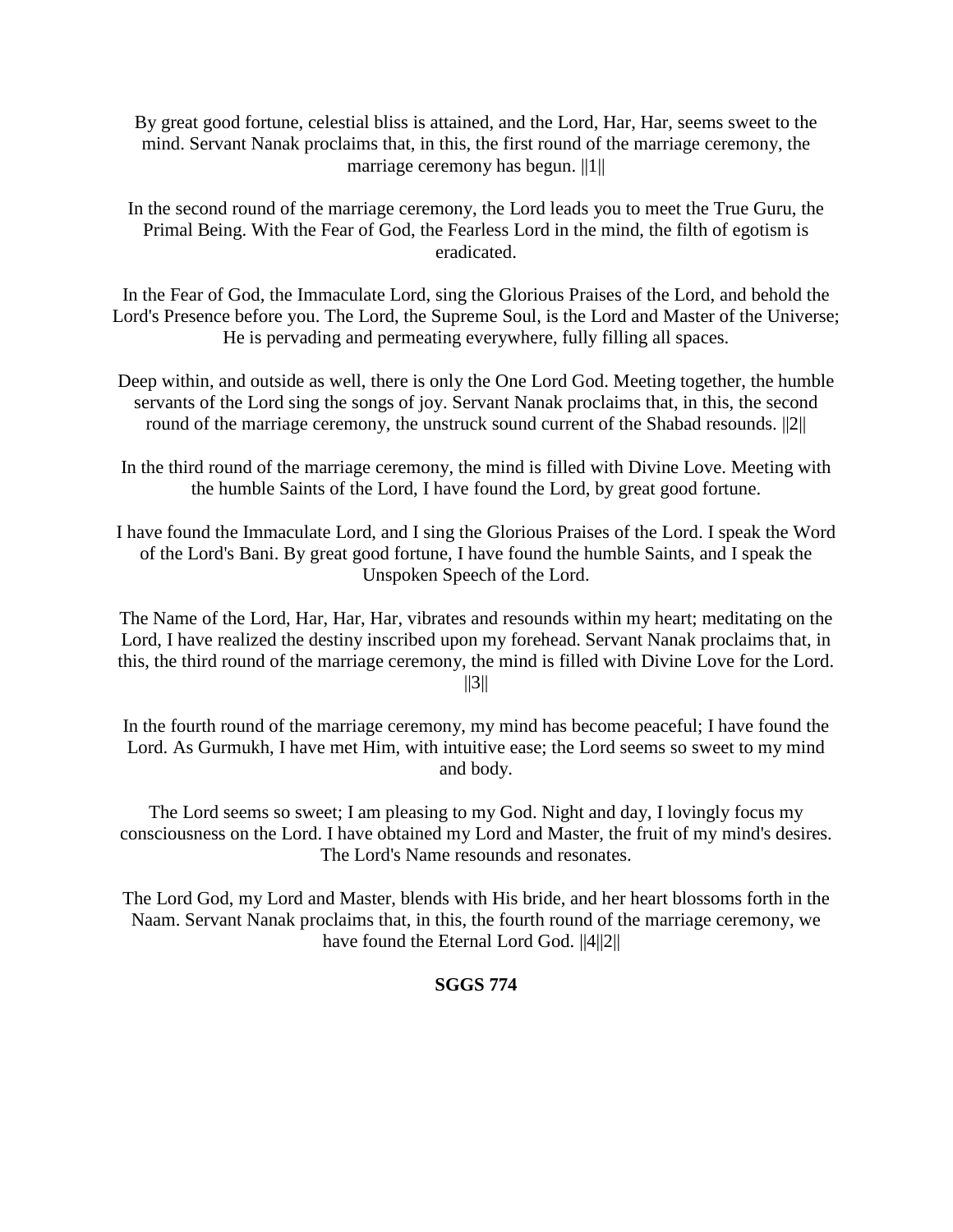# <span id="page-7-0"></span>**3. Two Bodies One Soul**

dhhan p**i**r e**ae**h**i** n **aa**kh**ee**an behan e**i**kat(h)**ae** h**o**e || e**ae**k j**o**th dh**u**e m**oo**rath**ee** dhhan p**i**r keh**eeai** s**o**e ||3|| They are not said to be husband and wife, who merely sit together. They alone are called husband and wife, who have one light in two bodies. ||3|| SGGS 788

This Shalok (verse) has been written to show the relationship between the God The Husband (*Khasam)* and the soul bride (*Suhagan)*, and not the relationship between the husband and wife. The worldly relationship between the husband and wife has been very clearly mentioned

k**oo**rr m**eeaa** k**oo**rr b**ee**b**ee** khap h**o**e**ae** kh**aa**r ||

False is the husband, false is the wife; they mourn and waste away.

#### SGGS 468

SGGS 468

This Shalok has nothing to do with the relationship between husband and wife. It is explaining the pious relationship between Suhagan (God's bride)– *Jive Atma (soul)* and *Khasam* (Immortal God The Husband).

Now there is only one Husband – God we are all unmarried souls (Dohagans). And those who become God's bride (Suhagans) and then remain forever as God's wife (Sada Suhagans) become so by virtue of their spiritual efforts (Bhagtee).

The devotee will become the bride of God (Suhagan) in the fourth realm. Which is the realm of Grace (Karam Khand). And then they become God's wife for Eternity (Sada Suhagans) when they merge into the fifth and ultimate realm of Truth (Sach Khand) where God himself resides.

When a soul becomes God's wife (Sada Suhagan), it merges with the Immortal Timeless Being (Akal Purakh). It becomes one with Akal Purakh, and that is what the Guru is referring to in this verse.

We have also written an article below on Union of Male (Nar – God) and Female (Nari – God's wife -Sada Suhagan). We explained the four marriage rounds (lavaa) as described in Shri Guru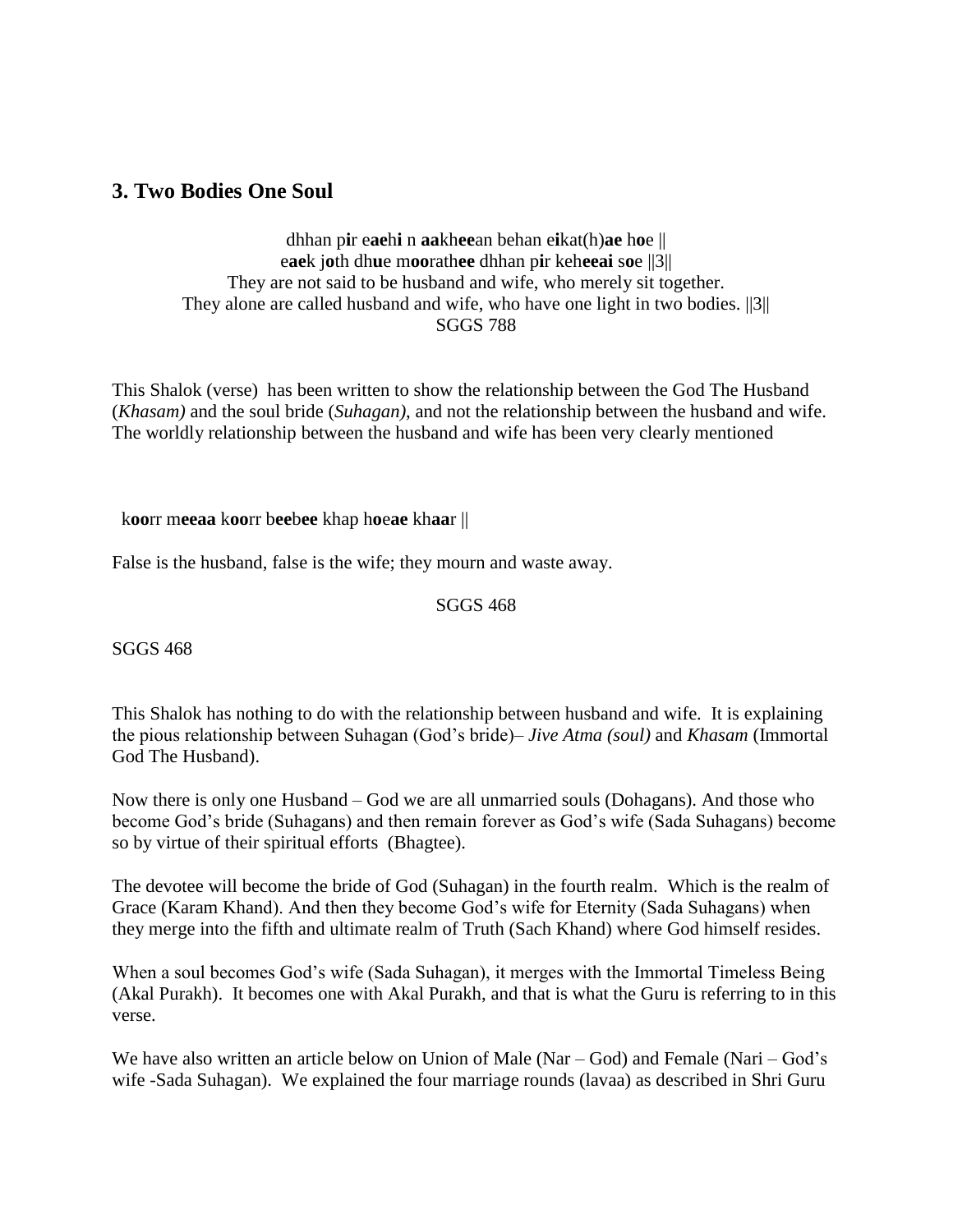Granth Sahib Ji, and we hope that you must have read that, if not please read it again to understand the real meaning of the marriage.

Dassan Das

# <span id="page-8-0"></span>**4. The Real Marriage Ceremony**

# REUNION OF NAR –AKAL PURAKH AND NARI – JEEV ATMA

With the Agami Anant Apaar and Beant kirpa of the Satguru Patshahi Patshah and Paar Braham Parmeshwar we are taking this opportunity to understand the true meaning of the marriage as described in Rag Suhi Mehl 4 (Pages 773-774) of Shri Guru Granth Sahib Ji.

According to the Gurbani only Akal Purakh is the Nar – Male, everybody else is a Nari – Female, the Almighty is the Khasam and we are all Naris – Females, and the true meaning of the marriage as spelled out in the said pages is the union of the Nari with the Nar – that means the union of our soul with the Akal Purakh – Paar Braham Parmeshwar.

The Nari – the Female soul who unites with Akal Purakh is called a Suhagan – Bride of Shri Akal Purakh. When a Nari – Female soul becomes a Suhagan – Bride of Paar Braham Parmeshwar, its bhagtee account opens in the Dargah of Akal Purakh.

The Female – Soul reaches this stage of spirituality, when the Jyot inside her is ignited and she becomes a Suhagan – Bride of Akal Purakh and this stage comes when with the Gurkirpa such a soul gets involved in a Gurparsadi Game.

The Gurparsadi Game starts with the Gurparsadi Naam, when Gurparsadi Naam - Satnaam is planted in the mind of a person, and this person goes in to Smadhi - meditation and then Sun Smadhi - deep meditation, when the Naam goes into the Surat – Chit – mind of a person, this is when a soul becomes a Suhagan of Akal Purakh.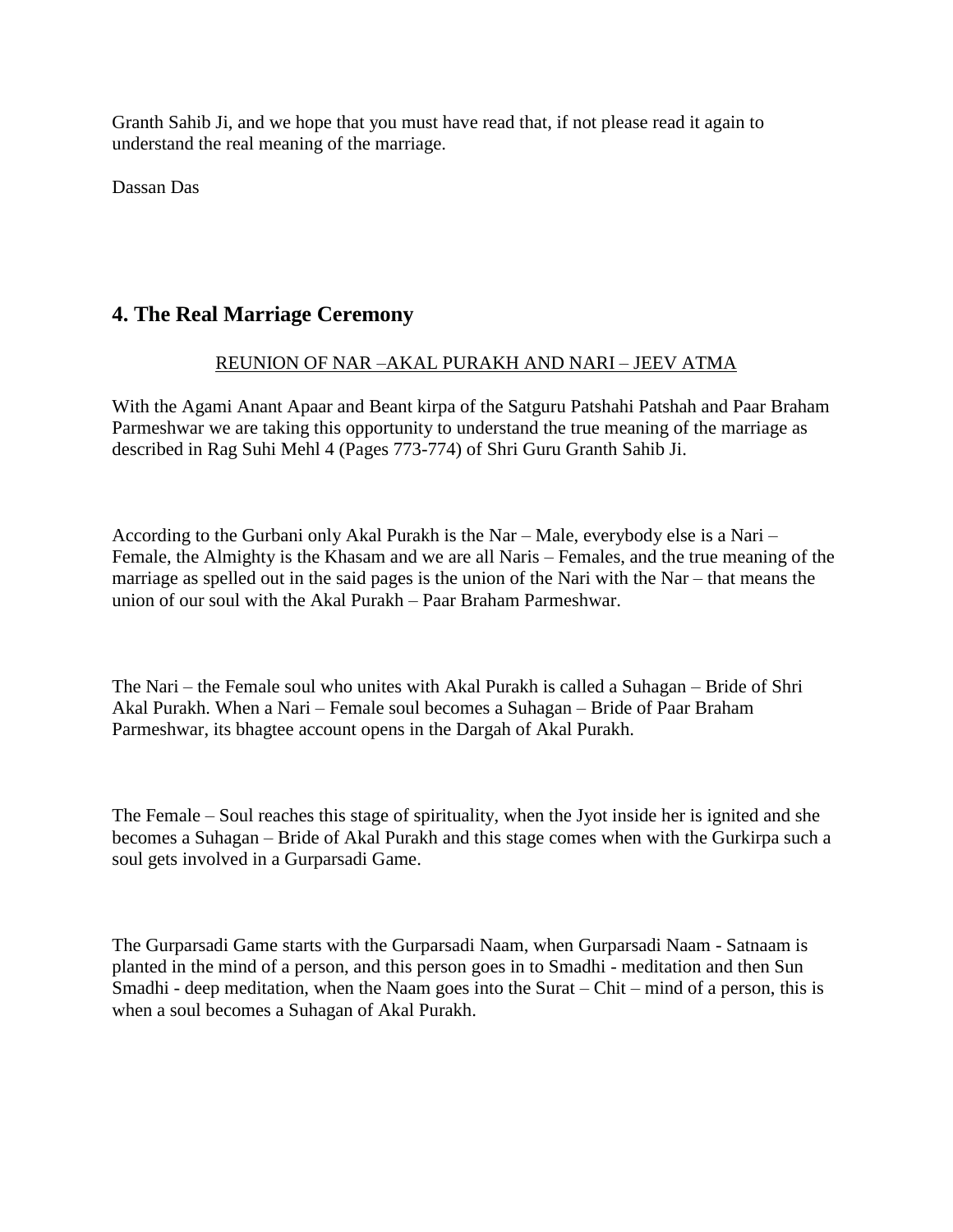This is when the real bhagtee starts and this happens when a soul is instituted in Karam Khand – the meaning of the word Karam signifies the divine blessings - Gurkirpa – Kirpa of Akal Purakh Paar Braham Parmeshwar, which involves such a soul in the Gurparsadi Game which starts with a Gurparsadi Naam – Satnaam.

A soul remains a Suhagan until it completes the bhagtee and blessed by Akal Purakh Paar Braham Parmeshwar as a Sada Suhagan – Bride of Akal Purakh forever, for all ages to come. Such souls completely unite with the Akal Purakh never to separate again from Him, they are absorbed completely in the Param Jyot Puran Parkash, and become a Pargateyo Jyot Puran Sant, Satguru and Puran Braham Gyani. Such spiritual blessings are received by a Sada Suhagan when she reaches the Sach Khand and completes her bhagtee.

**This means that the Laava we take around Shri Guru Granth Sahib Ji are not realized in full and complete sense until both husband and wife become Suhagans and then Sada Suhagans. The true marriage is complete only if and when both become Sants – Suhagans and then Sada Suhagans.**

The four divine stages described in the Laava are being discussed in the following text, here we are not trying to translate the literal meaning of Gurbani, but we are concentrating on the real and deeper meaning of the divine words in simpler language which can be understood by a common person.

**har pehilarree laav paravirathee karam dhrirraaeiaa bal raam jeeo ||** In the first round of the marriage ceremony, the Lord sets out His Instructions for performing the daily duties of married life.

**baanee brehamaa vaedh dhharam dhrirrahu paap thajaaeiaa bal raam jeeo ||** Instead of the hymns of the Vedas to Brahma, embrace the righteous conduct of Dharma, and renounce sinful actions.

**dhharam dhrirrahu har naam dhhiaavahu simrith naam dhrirraaeiaa ||** Meditate on the Lord's Name; embrace and enshrine the contemplative remembrance of the Naam.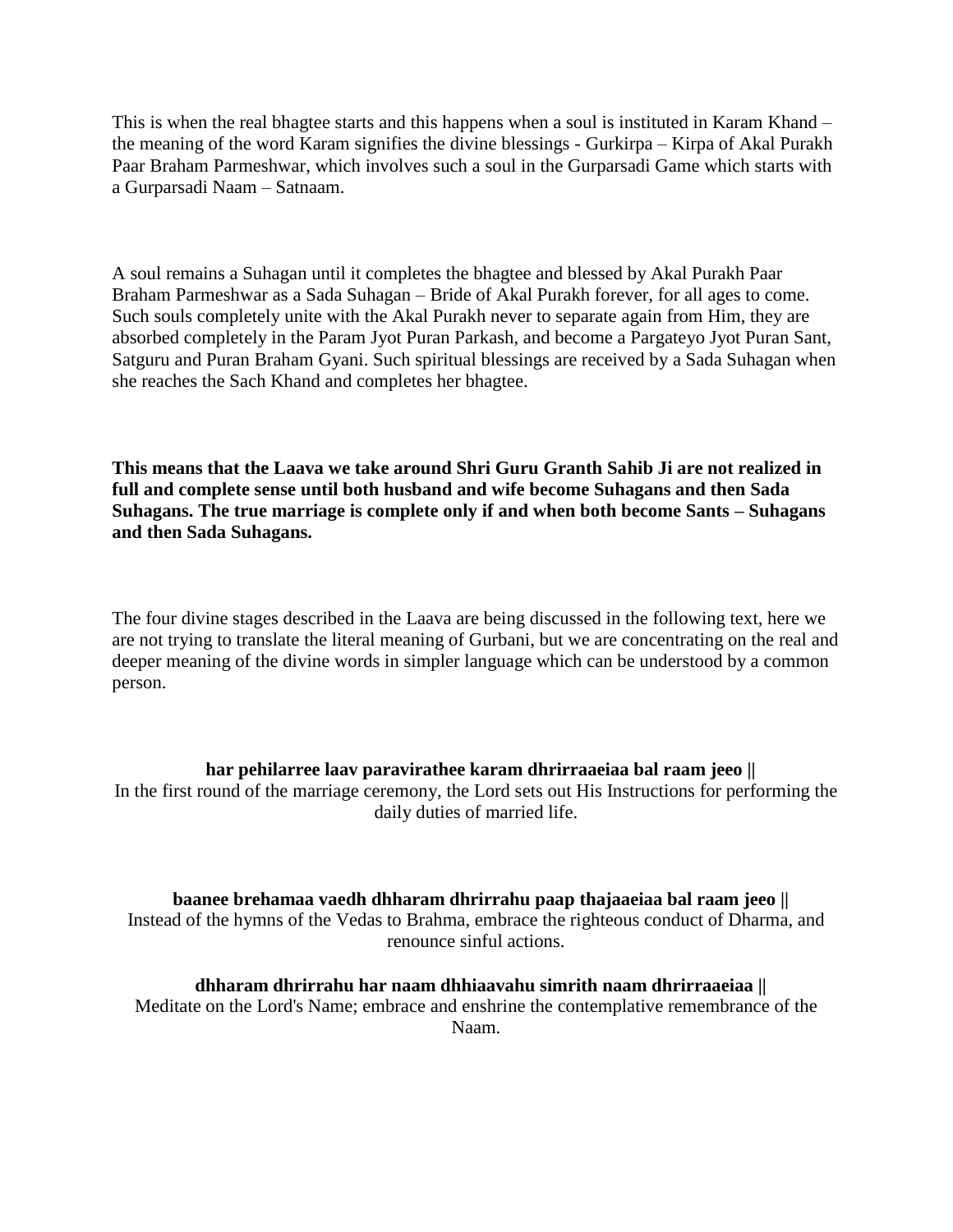#### **sehaj ana(n)dh hoaa vaddabhaagee man har har meet(h)aa laaeiaa ||**

By great good fortune, celestial bliss is attained, and the Lord, Har, Har, seems sweet to the mind.

# **jan kehai naanak laav pehilee aara(n)bh kaaj rachaaeiaa ||1||**

Servant Nanak proclaims that, in this, the first round of the marriage ceremony, the marriage ceremony has begun. ||1|| |

# **SGGS 774**

This is the first step that we are blessed to take in the direction of our marriage with Akal Purakh – Paar Braham Parmeshwar. This happens when we are blessed by the Almighty and by such divine blessings, which are known as Gurparsadi, we are committed to start moving on the path of bhagtee of Akal Purakh by following the directions given by the **Guru**. The **Guru's** words are utmost important and it is mandatory to follow them with full and complete commitment and belief. Without following the Guru's words with full belief and commitment this first step towards our marriage with Akal Purakh is not attained.

It is important to mention here that a lot of Sangat remains stagnant before this stage, because they don't very religiously follow the Guru's words. We will give you an example to explain – the Gurbani is telling us to completely surrender to the **Guru** – Tan Munn Dhan Sabh Saup Guru Ko (Surrender body, mind, wealth, and everything to the Guru).

Let us look at ourselves and make a judgment as to are we following this Guru's word.

Have we surrendered our body in the service of the Almighty?

Are we giving one tenth of our time to the **Guru**?

Are we giving one tenth of our earnings to the **Guru**?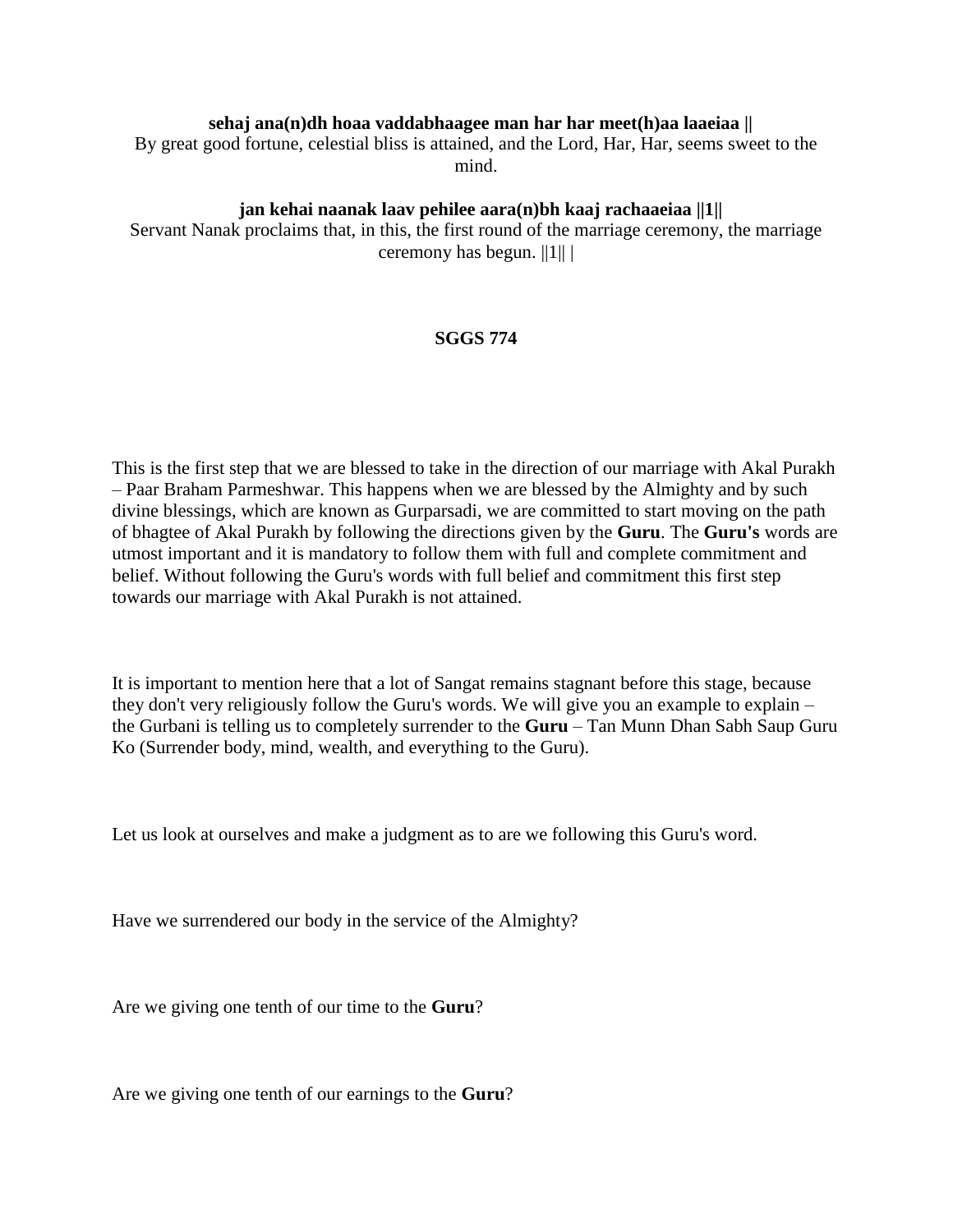Have we taken **Guru**'s wisdom and are we following the wisdom given by the **Guru**?

There are many such divine laws of Puran Bhagtee defined by the Guru, are we following any of them with full belief and commitment? And if not then we will remain below this step until we start following the Guru's words.

There is no other way to compensate for the deficiency created by not following the Guru's words. The Guru's words are same as Akal Purakh's words and must be followed with full commitment and belief to pass through this first stage of marriage with Akal Purakh.

Again this is the beginning of a Gurparsadi Game because the Puran Satguru is the only one who can get us through this stage, He is the one who can bless us with Gurparsadi Naam, and only with His blessings we will be able to get over with all the distractions and distortions of mind, all the sins committed by us and all the mental sicknesses can be cured only by a Puran Satguru.

Naam is the religion, Akal Purakh Himself is the Dharam – religion, and the highest service of the religion is the service of Almighty and that is Naam Simran. The Naam becomes Simran with the blessings of a Puran Satguru who plants the Naam in the "mind" of a person, and this is the beginning of our soul's marriage with Akal Purakh.

Such a soul is very fortunate one who have been blessed and accepted by the Almighty as a candidate for its marriage with Akal Purakh. Basically the first stage pertains to the Smadhi, when we go into meditation and deep meditation for longer periods of time – for hours together we are absorbed in the Naam Simran, this condition or stage has been defined as Karam Khand in the Jap Ji Gurbani.

**har dhoojarree laav sathigur purakh milaaeiaa bal raam jeeo ||** In the second round of the marriage ceremony, the Lord leads you to meet the True Guru, the Primal Being.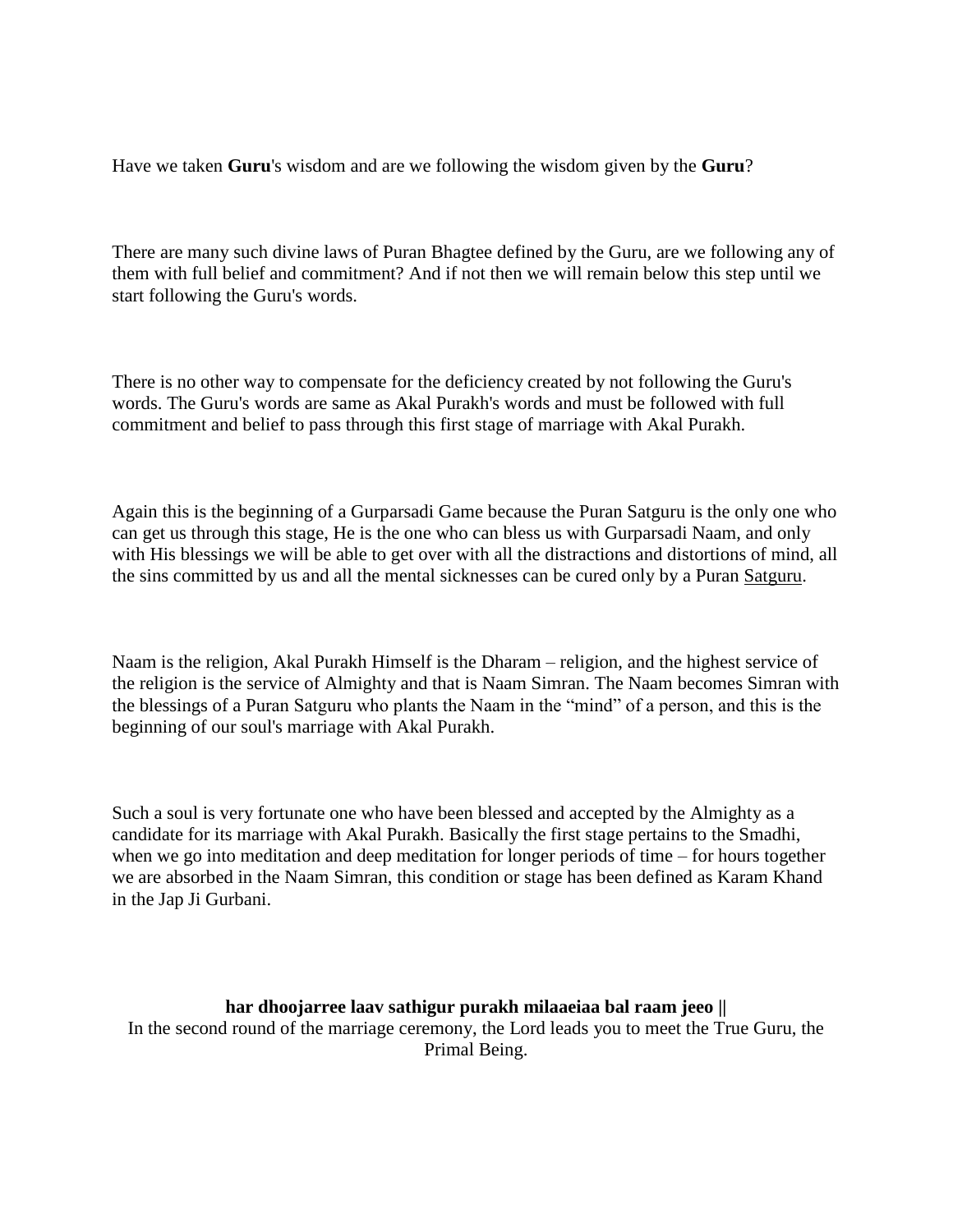## **nirabho bhai man hoe houmai mail gavaaeiaa bal raam jeeo ||**

With the Fear of God, the Fearless Lord in the mind, the filth of egotism is eradicated.

#### **niramal bho paaeiaa har gun gaaeiaa har vaekhai raam hadhoorae ||**

In the Fear of God, the Immaculate Lord, sing the Glorious Praises of the Lord, and behold the Lord's Presence before you.

#### **har aatham raam pasaariaa suaamee sarab rehiaa bharapoorae ||**

The Lord, the Supreme Soul, is the Lord and Master of the Universe; He is pervading and permeating everywhere, fully filling all spaces.

#### **a(n)thar baahar har prabh eaeko mil har jan ma(n)gal gaaeae ||**

Deep within, and outside as well, there is only the One Lord God. Meeting together, the humble servants of the Lord sing the songs of joy.

#### **jan naanak dhoojee laav chalaaee anehadh sabadh vajaaeae ||2||**

Servant Nanak proclaims that, in this, the second round of the marriage ceremony, the unstruck sound current of the Shabad resounds.  $||2||$ 

#### **SGGS 774**

This is the second stage of our soul's marriage with Akal Purakh Paar Braham Parmeshwar. At this stage our soul gets even closer to the Satguru and we realize more and more spirituality coming in ourselves as closer and closer we move to the Satguru by doing his Sangat, listening to His words and then putting His words in to practice in our daily lives.

The commitment to the Satguru and belief in Him is the key to success and is mandatory for success. The mind and soul are 'purified' and continue to be 'purified' and become fearless and the dirt of ego – Ahankaar is cleaned up and the soul becomes more and more blessed with high levels of spirituality.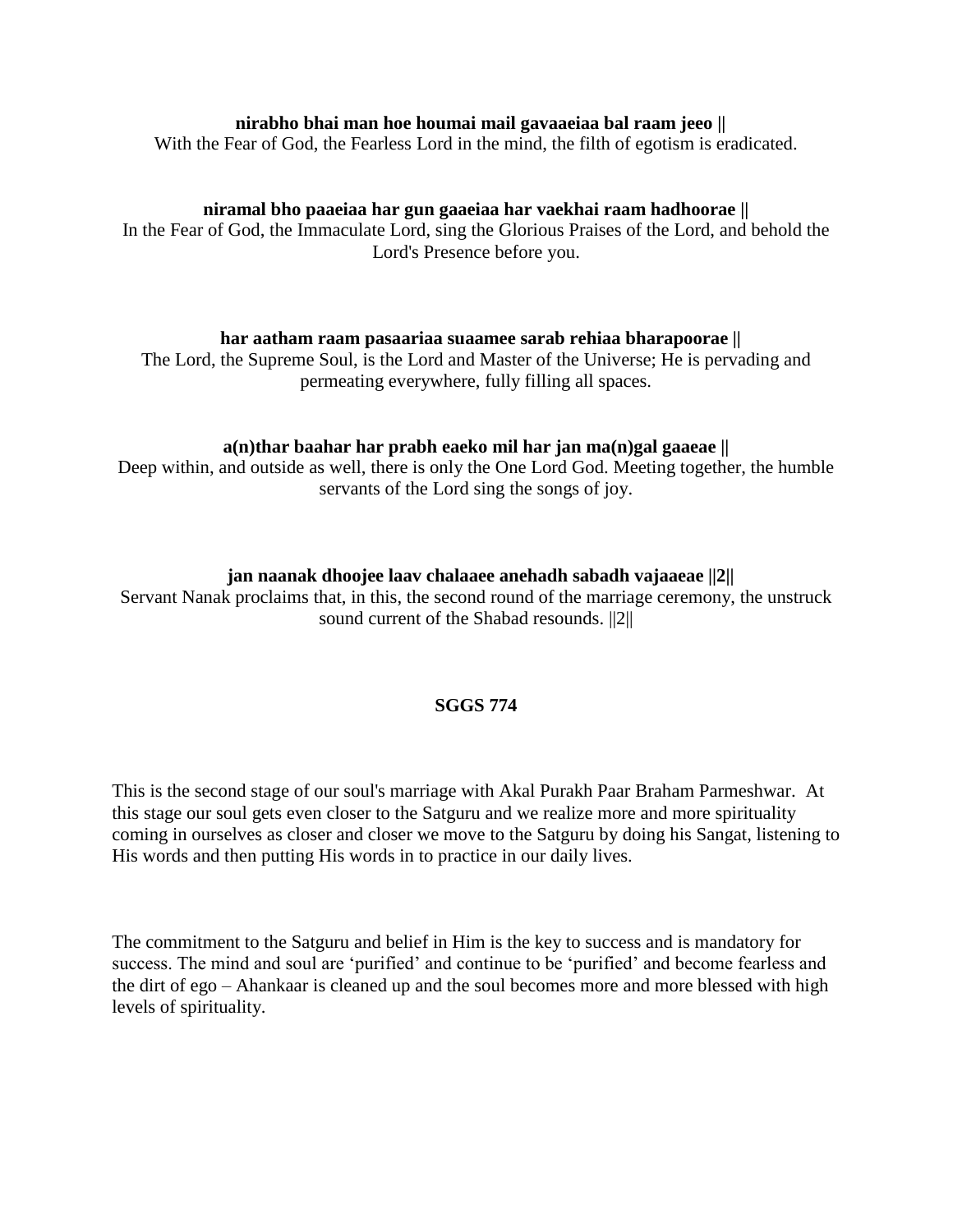At this stage we start to see God everywhere, in ourselves and in every one else. The entire universe appears to be belonging to us, nothing and nobody remains a stranger, every one seems to be a part of one family. This is a very high stage of spirituality, when we hear the Anhad Naad Dhunis – divine music in our Dassam Duaar. We remain absorbed every moment in the Almighty, we are continuously absorbed in Naam Simran.

**har theejarree laav man chaao bhaeiaa bairaageeaa bal raam jeeo ||** In the third round of the marriage ceremony, the mind is filled with Divine Love

**sa(n)th janaa har mael har paaeiaa vaddabhaageeaa bal raam jeeo ||** Meeting with the humble Saints of the Lord, I have found the Lord, by great good fortune.

#### **niramal har paaeiaa har gun gaaeiaa mukh bolee har baanee ||**

I have found the Immaculate Lord, and I sing the Glorious Praises of the Lord. I speak the Word of the Lord's Bani.

#### **sa(n)th janaa vaddabhaagee paaeiaa har kathheeai akathh kehaanee ||**

By great good fortune, I have found the humble Saints, and I speak the Unspoken Speech of the Lord.

#### **hiradhai har har har dhhun oupajee har japeeai masathak bhaag jeeo ||**

The Name of the Lord, Har, Har, Har, vibrates and resounds within my heart; meditating on the Lord, I have realized the destiny inscribed upon my forehead.

#### **jan naanak bolae theejee laavai har oupajai man bairaag jeeo ||3||**

Servant Nanak proclaims that, in this, the third round of the marriage ceremony, the mind is filled with Divine Love for the Lord. ||3||

#### **SGGS 774**

This is the third stage of our soul's marriage – union with Akal Purakh Paar Braham Parmeshwar. At this stage our thirst for meeting the Almighty becomes very strong.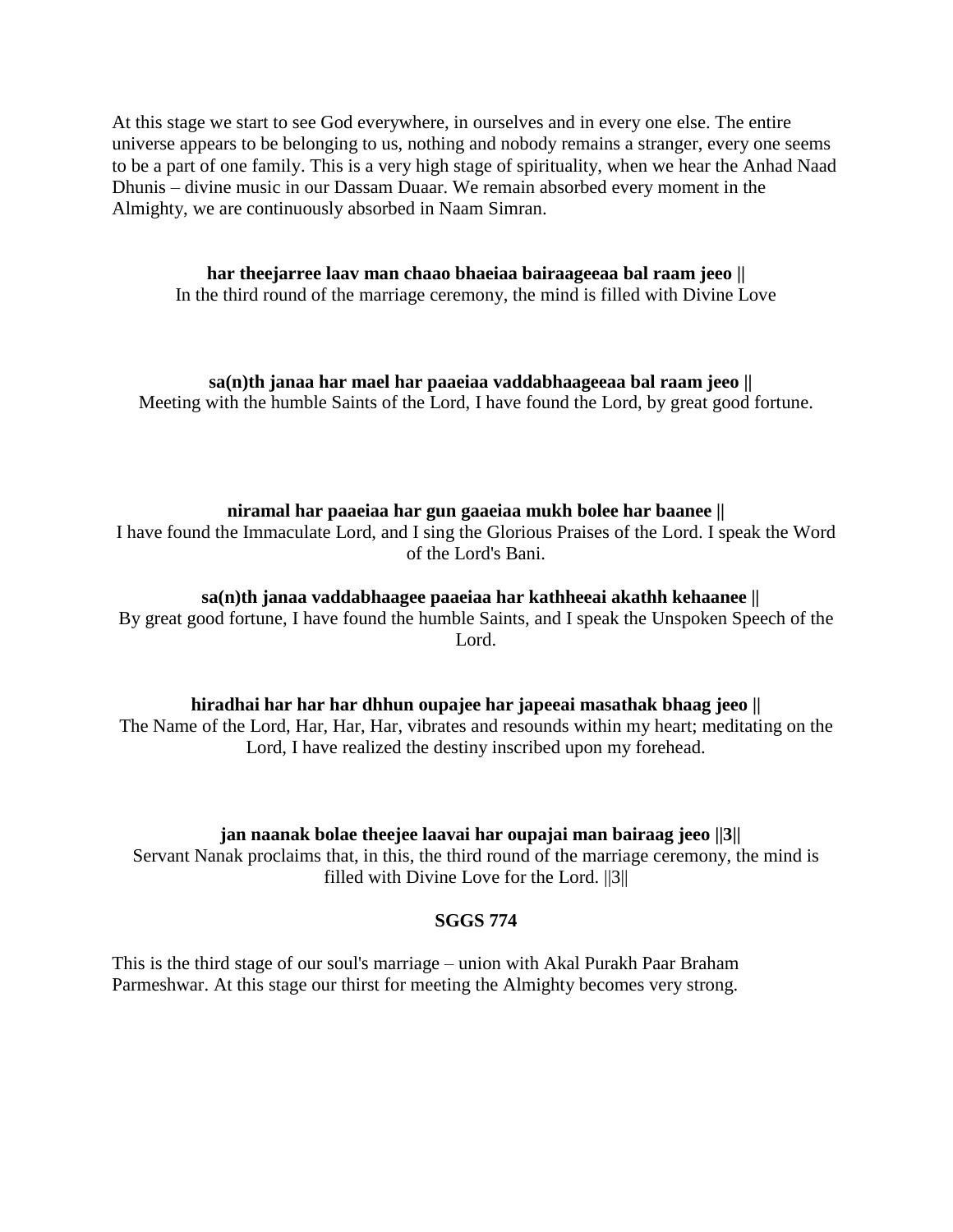We continue to remain in remembrance of the God all the time, this means that we go into an advanced stage of Naam Simran which is also known as Ajapaa Jaap, the Naam Simran goes on an autopilot mode inside our mind and hirdaa.

This is a very high stage of spirituality and is blessed upon the Suhagan by the Akal Purakh. At this stage we absorb ourselves completely in the Naam Simran, singing in praise of Almighty and just talk and listen only Gurbani and Kirtan.

This means that we start to get a deep happiness and sense of full silence of mind and hirdaa, and slowly we move towards complete stability of mind and hirdaa.

Such an advanced stage of spirituality is attained by doing the Sangat of the saints, this means that when we continue to do the Sangat of such enlightened souls who have realized the Almighty and become Puran Sants (Sada Suhagans), then we are blessed with higher spirituality and we move closer to meeting the Almighty. Such souls – brides – Suhagans are very fortunate who are absorbed continuously in the praise of the Akal Purakh Paar Braham Parmeshwar. This is again a Gurparsadi Game and can't be achieved without the blessings of Akal Purakh Paar Braham Parmeshwar through the Sangat of Puran Sants.

When a soul is blessed with such a high level of spirituality then that soul becomes completely truthful, sees the truth, listens to the truth, differentiate between truth and non truth, and above all starts to serve the truth and that is what happens when a soul goes in to Sach Khand, and then continues to do so in Sach Khand until it meets the Almighty.

**har chouthharree laav man sehaj bhaeiaa har paaeiaa bal raam jeeo ||** In the fourth round of the marriage ceremony, my mind has become peaceful; I have found the Lord.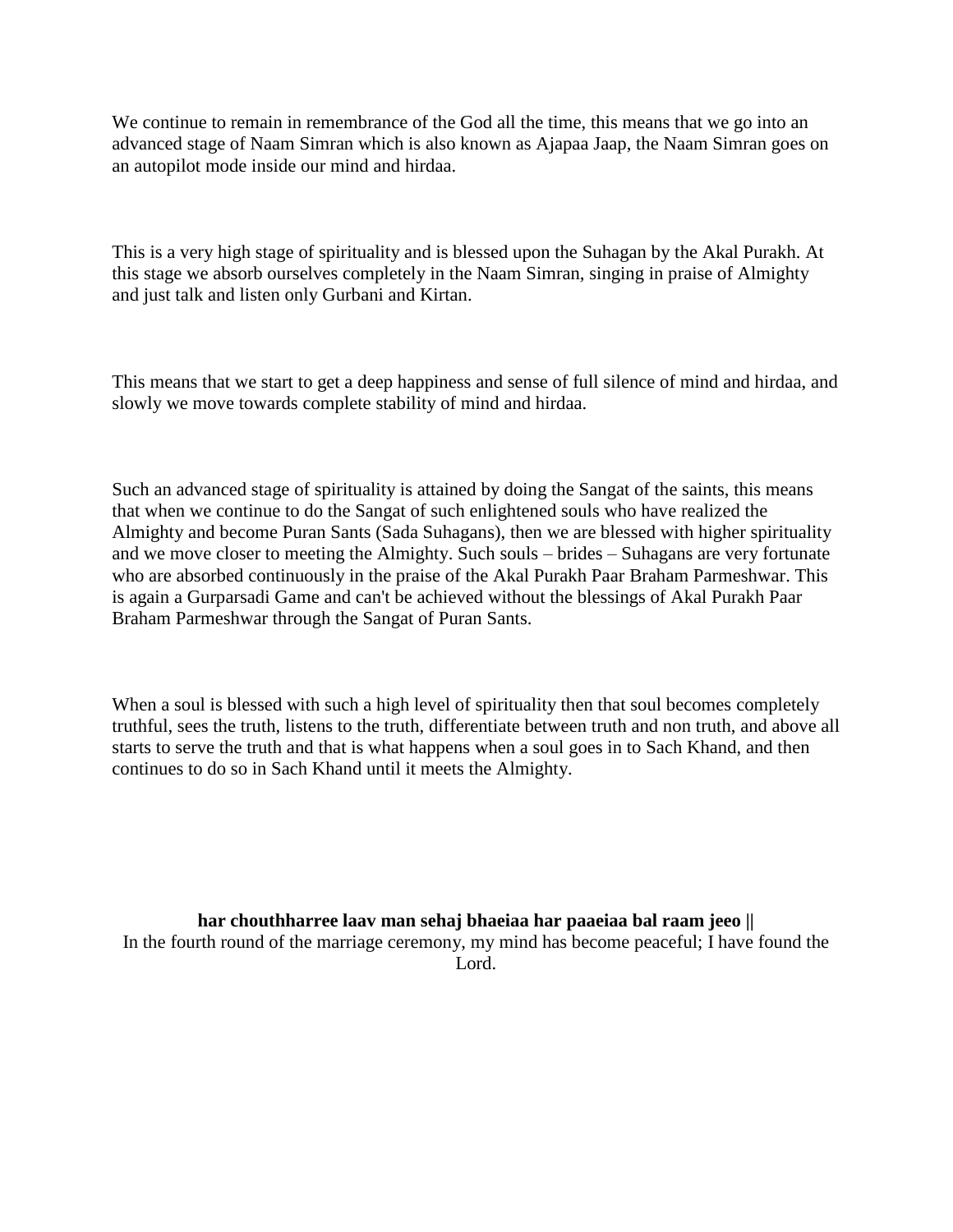### **guramukh miliaa subhaae har man than meet(h)aa laaeiaa bal raam jeeo ||**

As Gurmukh, I have met Him, with intuitive ease; the Lord seems so sweet to my mind and body.

**har meet(h)aa laaeiaa maerae prabh bhaaeiaa anadhin har liv laaee ||** The Lord seems so sweet; I am pleasing to my God. Night and day, I lovingly focus my consciousness on the Lord.

## **man chi(n)dhiaa fal paaeiaa suaamee har naam vajee vaadhhaaee ||**

I have obtained my Lord and Master, the fruit of my mind's desires. The Lord's Name resounds and resonates.

#### **jan naanak bolae chouthhee laavai har paaeiaa prabh avinaasee ||4||2||**

Servant Nanak proclaims that, in this, the fourth round of the marriage ceremony, we have found the Eternal Lord God. ||4||2||

## **SGGS 774**

This is the fourth and final stage of the marriage – union of our soul with the Creator.

With the blessings of the Guru and Sadh Sangat, the soul and mind becomes completely stable and silent, they can't be distracted by any worldly things, for that matter nothing in the universe can distract the soul and mind of such a Suhagan, at such a stage the soul merges with the Almighty and the union of the bride – Suhagan with the Khassam – Akal Purakh is completed. Such a person becomes Abhed – absorbed in the God, and there remains no difference between God and such a soul.

Such a soul becomes a Sada Suhagan, means forever it merges and becomes one with its Creator. Sada Suhagan is also called a Puran Sant, Satguru and a Puran Braham Gyani, and such souls always reside in Sach Khand and Braham Khand.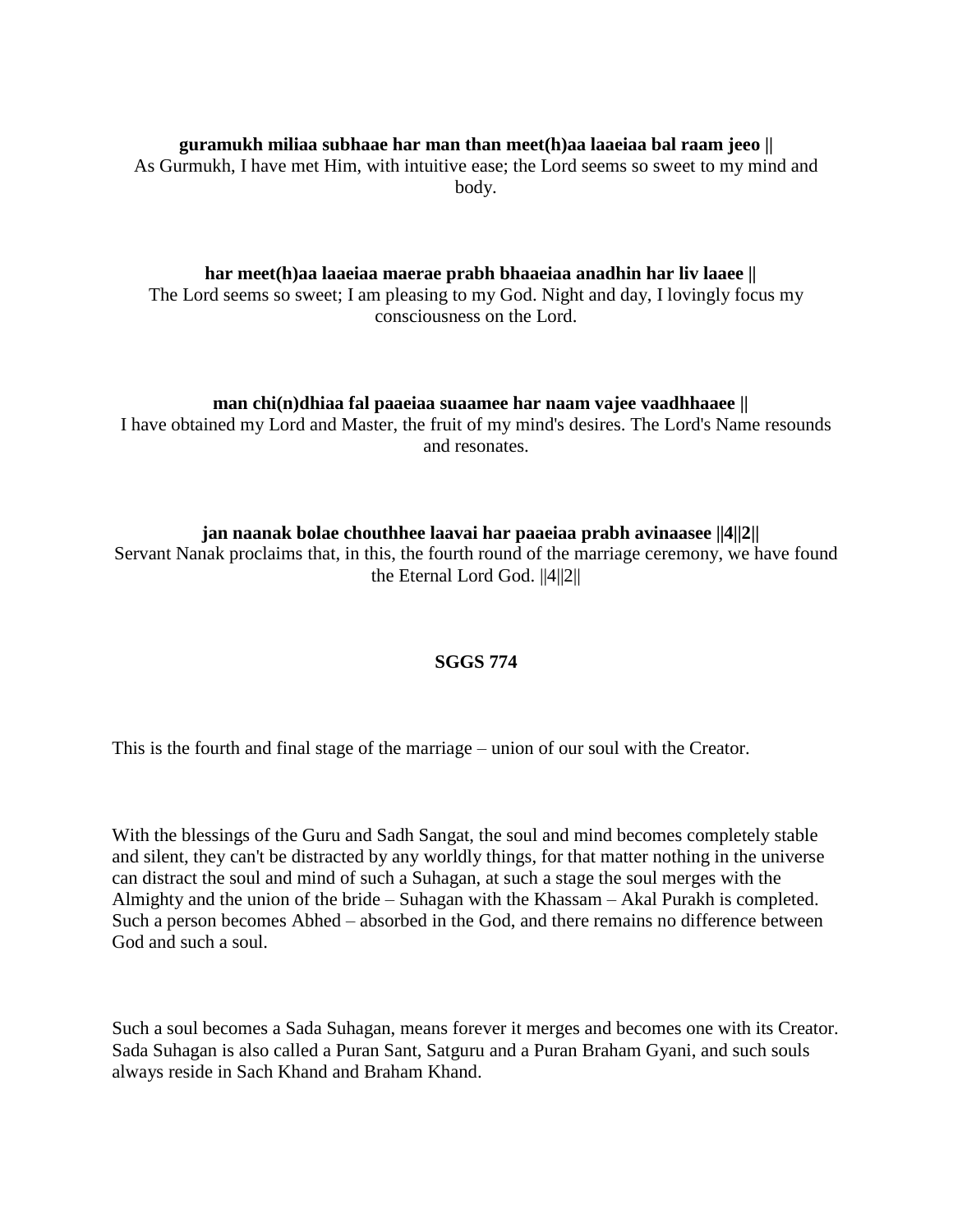Such an enlightened soul is always in very high spirits – Chad Di Kala. This means that the real Chad Di Kala is only in Sach Khand, which is enjoyed by the Sada Suhagans only. There remains an indestructible relationship between the Khassam and Sada Suhagan, this relationship is purely based on unconditional love for each other, this is the true love, this love is the absolute truth, and blesses the Sada Suhagan to serve the truth in the remaining of His life.

Such souls always remain in deep meditation and are engaged in serving the Hukam of Akal Purakh. Only a Sada Suhagan is a Khalsa and anybody below that is not a Khalsa – Puran Jyot Jage Ghat Me Tab Khalas, Tahi Nakhalas Janey (Such a man, in whose heart shines the full Divinely Radiant Light is a true a pure Khalsa.)

This is again a Gurparsadi Game and doesn't happen without the blessings of Akal Purakh, a Puran Sant Satguru, a Puran Braham Gyani. The marriage of the Nari – our Soul to Nar – Khassam – Akal Purakh doesn't happen without His own blessings.

Such blessings come to only those people who have done a lot of bhagtee and religious deeds in their past many lives. So in order to be blessed by Akal Purakh and getting involved in a Gurparsadi Game we need to concentrate our lives on such deeds which are true and lead us to the path leading to the discovery of the complete truth.

We should concentrate on Naam Simran and other such deeds, which will make us look good in the Dargah of Akal Purakh.

In the end lets look inside ourselves and make a fair judgment as to where do we stand as compared to these four stages of marriage of our soul to the Almighty.

By doing so we will at least know where do we stand and what do we need to do to start moving on this path of spirituality, and if we are already moving on this sacred path then what is our next step to follow.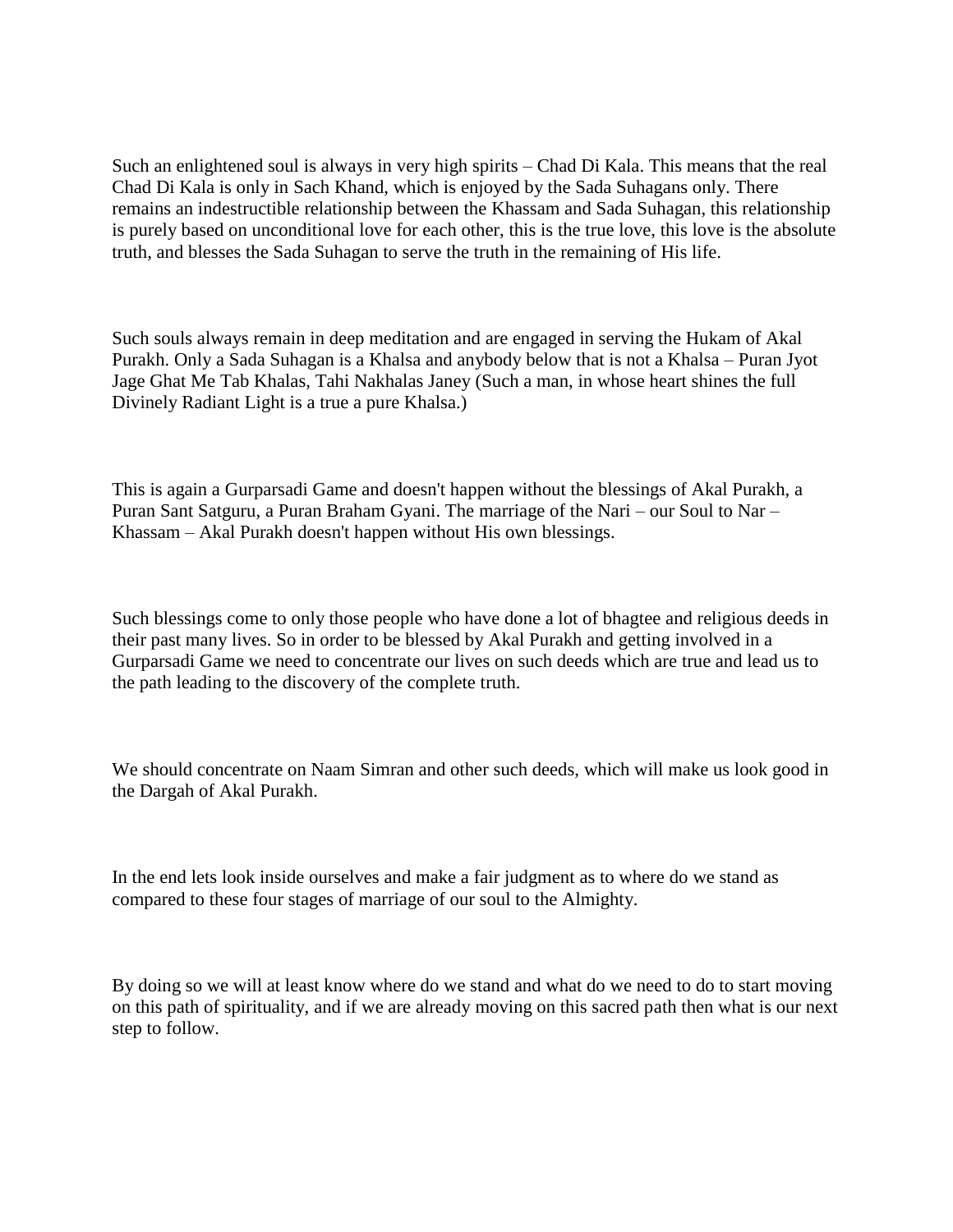Dassan Dass

# <span id="page-17-0"></span>**5. Conversation About Interfaith Marriage**

# QUESTION:

Can somebody tell me if it is possible to marry somebody outside of our faith in a Gurudwara? My partner respects my wishes to do so he is a catholic although not a practising one. He also wants to adopt Singh as a middle name? He spends a lot of time lreading and earning about our way of life, including the language.

When we have children they will take sikhism as the chosen religion for their upbringing.

I appreciate your advice.

## ANSWER:

I can give you two answers, one is what the organised religion says, and the other is what the spiritual saints say.

1. The religion says that a sikh should marry a sikh, that a sikh man should arrange his daughters marriage to a sikh boy. You can look this up in the Sikh rehat maryada (rules and regulations).

In the old days it became fashionable to insist that both the bride and groom got inititated as Sikhs too.

Realistically though most Gurdwaras dont insist on the partner becoming a Sikh before or after the marriage. They will do the marriage ceremony as long as both people respect the ceremony.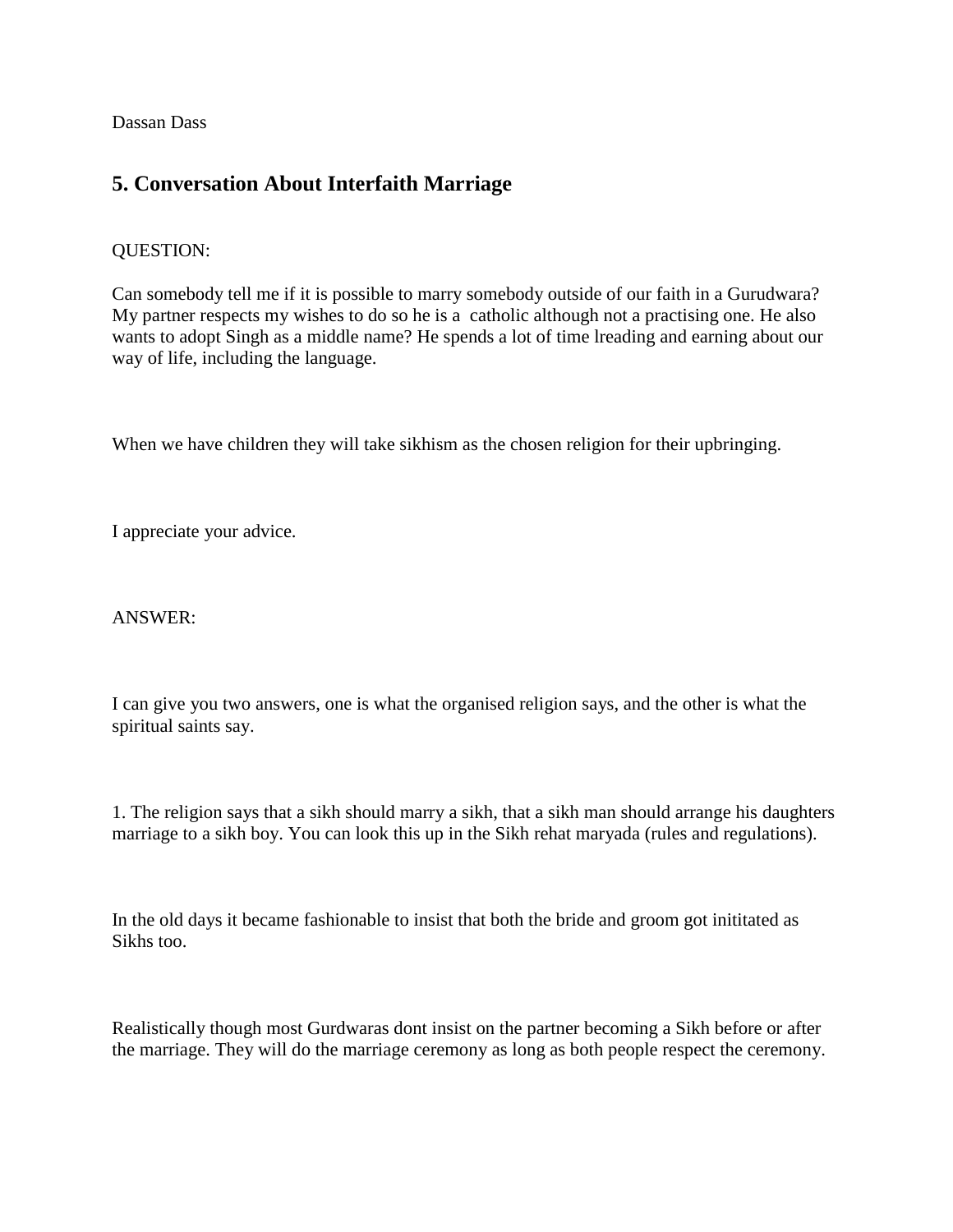2. But what the saints say is what Gurbani teaches. And Gurbani teaches us to remember there is One God and forget about religious labels, castes, colour and anything else external. Because there is one God and we are all his children who he loves equally. That is what Guru Nanak ji meant when he came outof the river and said ,"There is no Hindu or Muslim."

Then he revealed the NAAM to the world - SATNAAM - and explained it by uttering the Mool Mantra. Guru Nanak Ji was beyond religion, he was part of God. All true saints go beyond the religion they followed and become part of God - walkig talking NAAM in a human body.

In Sukhmani , Guru Arjun Dev ji explains that the greatest religion of all is NAAM.

Naam is greater than Sikhism or Catholicism, or Hinduism or any ISM.

Naam is a part of God Himself.

Religion is only a path to God.

Every religion has the concept of NAAM, Christians call it the HOLY Spirit. It is the prescence of God within you that gets ignited in you by a great soul, eg Christ, or Guru Nanak ji, or a living Saint

So how does this apply to your marriage situation? Live and let live, let your partner be Catholic, let you be a Sikh, teach your kids EVERYTHING from all religions. But realise all relgions are just tribes - groupings of society, topped with cultural practises. But the highest tribe says Gurbani is God's tribe - and that is NAAM.

Pray for the blessing of Naam for yourself and your partner and your children in the future. Naam connects you to God inside yourself. And you can all practise what you want on the outside. NAAM is the thing that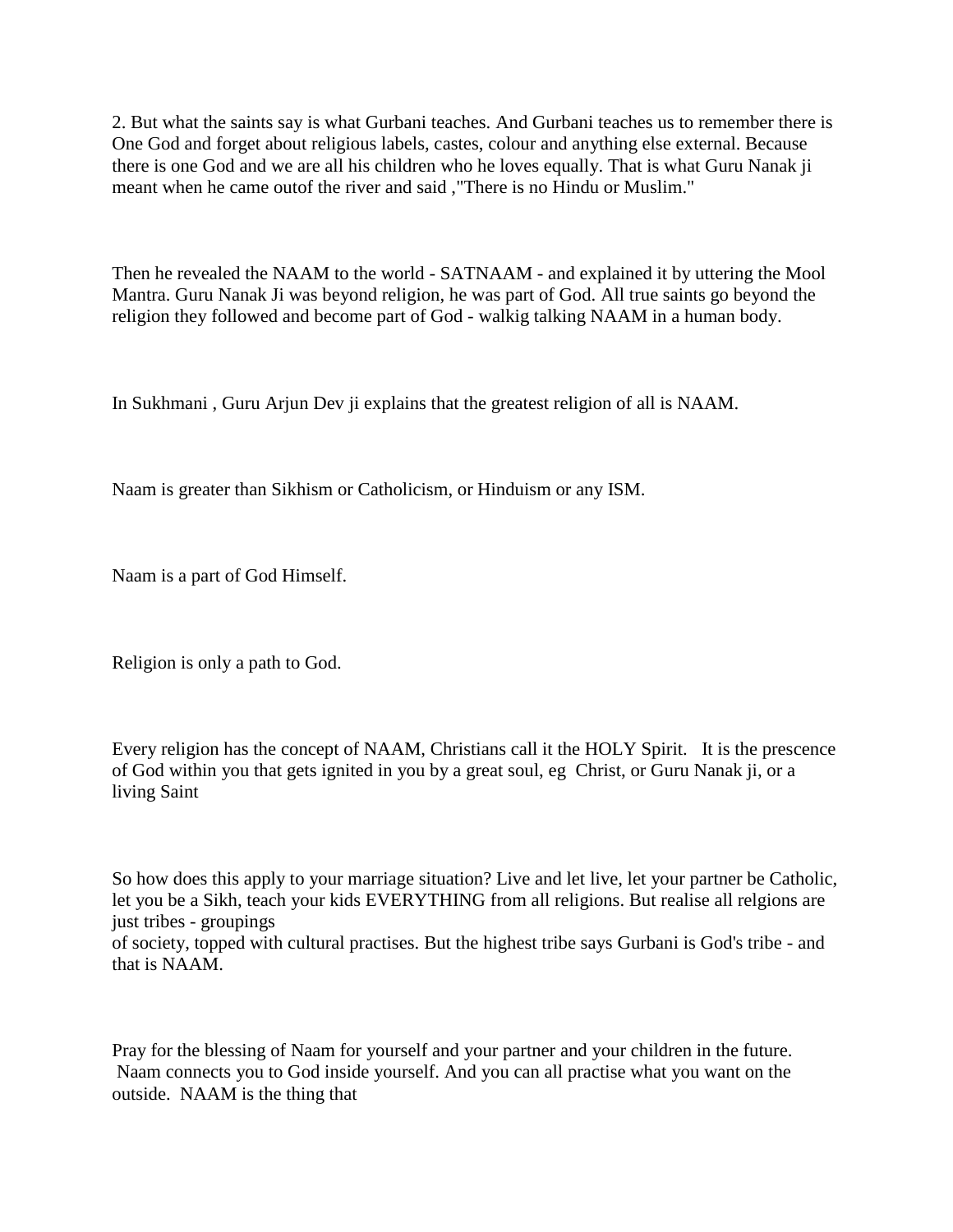unites all the children of God - it is higher than religion, it is where each relgion should lead you ..out of tribal thinking.

Sant Baba ji who has been guiding me has been blessed to give the Naam. A few years ago a Muslim devotee came to his sangat. He had been searching for God for many years but felt stuck and wanted the blessed Naam. Baba ji blessed him with it. but he said, "I'm not repeating Satnaam, I'm going to carry on doing Allah Allah". And Baba ji smiled, didnt; get offended, and said, "thast's fine, go ahead." Then he started mediatting on Allah and went into deep mediatation - smadhi - when he opened his eyes he could hear himself repeating , "SATNAAM SATNAAM". HE asked, "How did that happen?"

Baba ji told him, "All names, all relgions came from the TRUTH (God) and should utlimately lead you back to their source - SAT - TRUTH."

Another couple came to Baba ji , the lady was a Sikh, the man a Christian. They were having problems because their faiths were getting in the way. Baba ji explained to them that NAAM is the highest religion (as above). They both got blessed with the Gurprasadi Naam. And did their inner meditation on it. They never had any more conflicts about their religions.

Realise that religon is a path to God, and God says for us to break our prejudices and groupings. So religionshould help us to become God-like : a saint. But instead relgion becomes another grouping, another division that causes us NOT to see God in everyone.

Please do reply and let me kknow what you think and how you get on.

Love and blessings and light.

REPLY: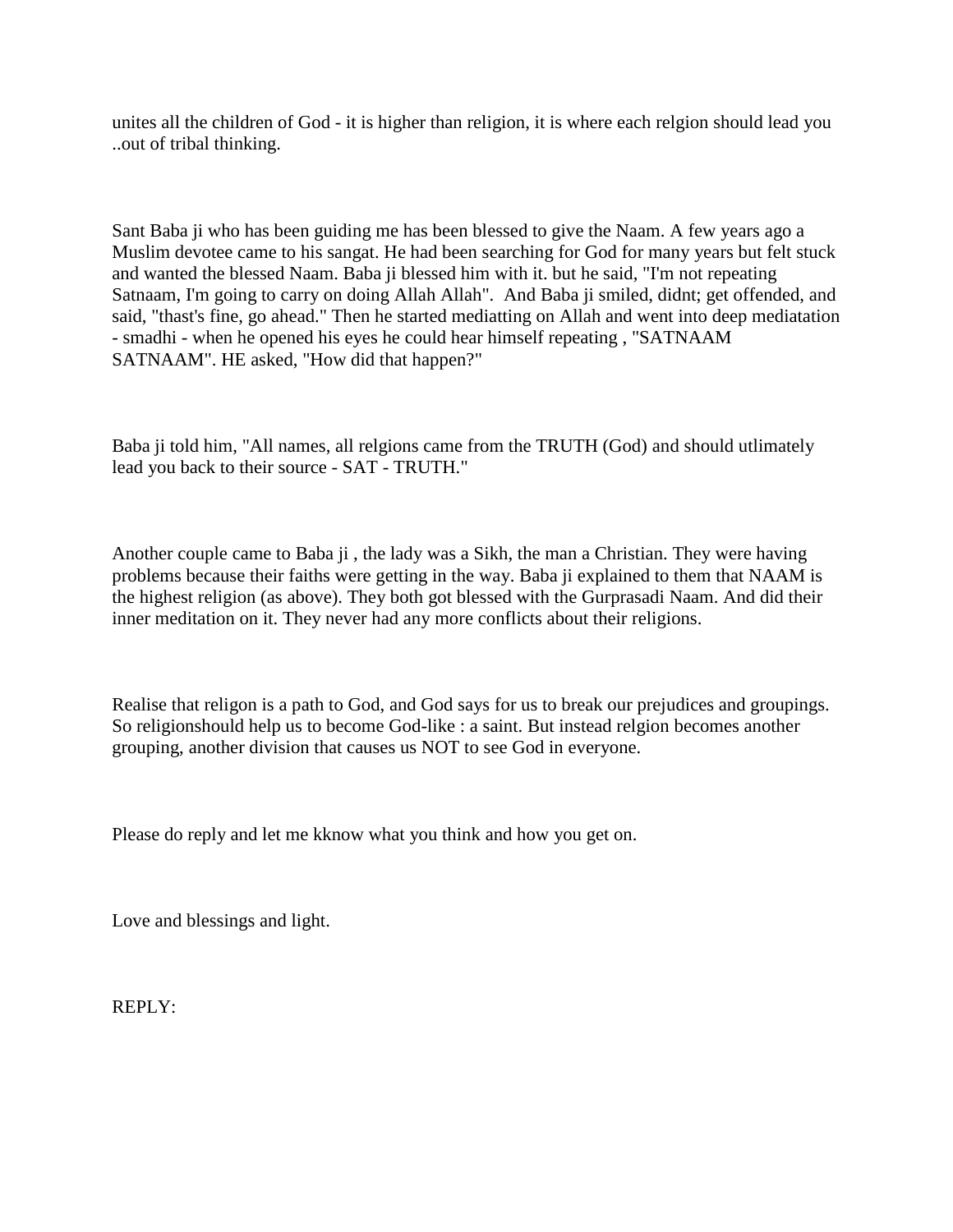Thank you so much for your response. It made me feel so powerful! I have had a little bit of a difficult time with my mother. But we are making progress she talks to my partner very lovingly, and ignores me!!

I know that although this is not the way she would like me to live my life, I tried it her way and I was very unhappy for 7 years when I was married. That seems like a lifetime ago though because I was married at the age of 19.

If every Sikh person focused on the real messages from our faith, life would be so magical.

Once again thank you so much.

sat sri akal!

M Kaur

# <span id="page-20-0"></span>**6. Why slander interfaith/intercaste marriages?**

A long running story in the Punjabi news was that a Sikh girl from Jathedar Joginder Singh Vedanti's relations got married to a Christian boy in the year 2003.

There is lots of controversial discussion noticed on various Sikh group sites on why did the wedding ceremony occur in a Gurudwara (Sikh temple). Lots of time and effort has been spent by hundreds (perhaps thousands) of individuals over various web sites, newspapers, and other media sources. Now, let us analyze all this through the wisdom of Sri Guru Granth Sahib Ji.

The first Guru, Guru Nanak Dev Ji and other Gurus & Bhagats spread the message of Universal Brotherhood across all directions. What did that mean for us including Sikhs? Message of love to all. Baba Nanak was dear to all including Hindus, Sikhs, Buddhists, and other faiths.

"chahu dis hukam vartai parabh tayraa chahu dis naam pataalan".

Your Command, O God, rules in the four directions;

Your Name pervades the four corners of the nether regions as well.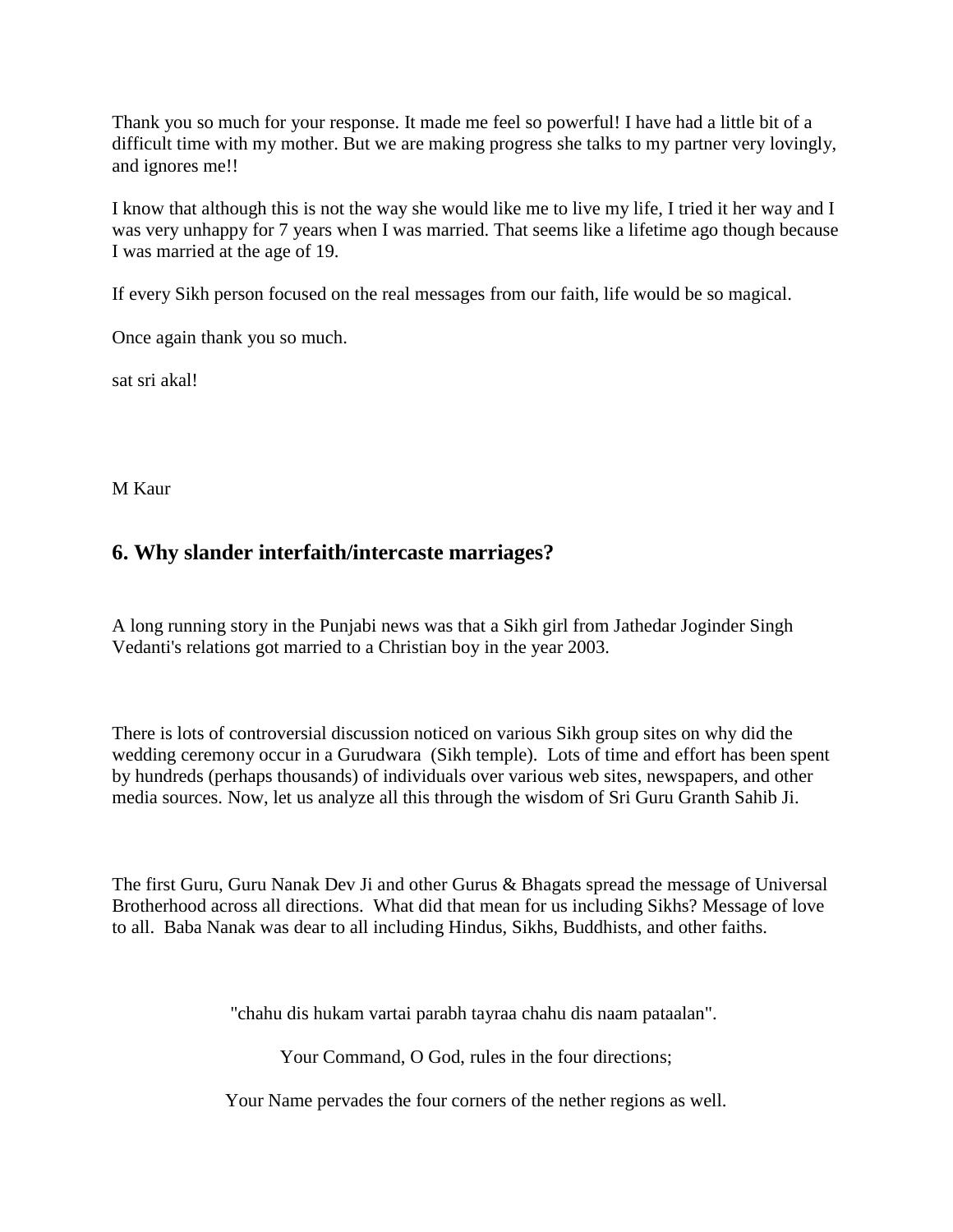**SGGS** 1275 - Guru Nanak Dev

A Brahmgyani is beyond any man-made boundaries as he is embodied in the creator of all. The very nature of a Brahmgyani is that of his Master "The Almighty". Just like the Lord Himself, a Brahmgyani carries a single vision.

This is the message SGGS Ji conveys to all. SGGS Ji is a Holy Granth that was meant for the whole humanity. It is a strange and pitiful situation for the narrow thinking Sikhs that they have forgotten this and instead are imposing limits on who can come to seek the wisdom of SGGS Ji.

srisatt sabh eik varan hoee dhharam kee gath rehee ||3||

The whole world has been reduced to the same social status; the state of righteousness and Dharma has been lost. ||3||

**SGGS** 663 - Guru Nanak Dev

The Harmandir Sahib (Golden Temple) was laid out with the four doors one in each direction for all people (regardless of a religion or a caste).

"saglee jot hamaaree sammi-aa naanaa varan anaykan".

My eyes are to see the Lord's Light in all, although their forms and colors are so numerous.

**SGGS** 360 - Guru Nanak Dev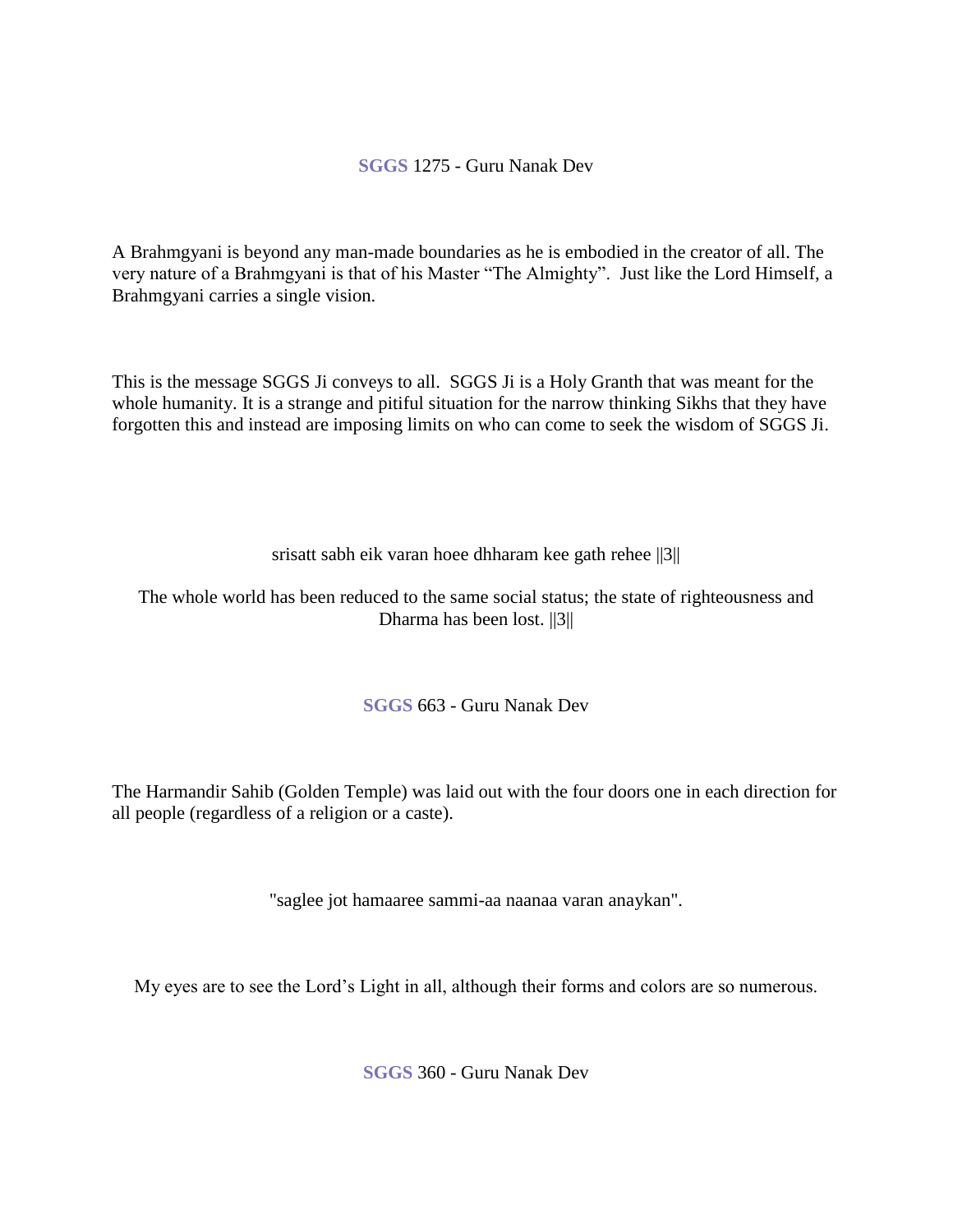The fourth zGuru Ram Daas Ji's vision here was to remind the Sikhs of this message forever. The fifth Guru Arjun Dev Ji further alleviated the caste or religion distinctions by introducing the Brahmgyan (Wisdom) of saints from various religions in Sri Guru Granth Sahib Ji. We as Sikhs should be seeing everyone with a single vision. Perhaps 'Him' in 'everyone' and 'everywhere'.

"varan roop varteh sabh tayray".

In all colors and forms, You are pervading.

**SGGS** 120 - Guru Amar Daas

]

"chahu varnaa ka-o day updays. naanak us pandit ka-o sadaa adays"

The one who teaches all four castes. O Nanak, to such a Pandit, I bow in salutation forever.

**SGGS** 274 - Guru Arjun Dev

Where are the true ones or the pandits or scholars to steer people on the path of His will?

We are perhaps out of such sevaks (servants). A true sevak to the Lord is perhaps a Brahmgyani *(a Brahmgyani has the knowledge of god)*. As always the true message of a religion starts loosing its authenticity soon after it takes birth.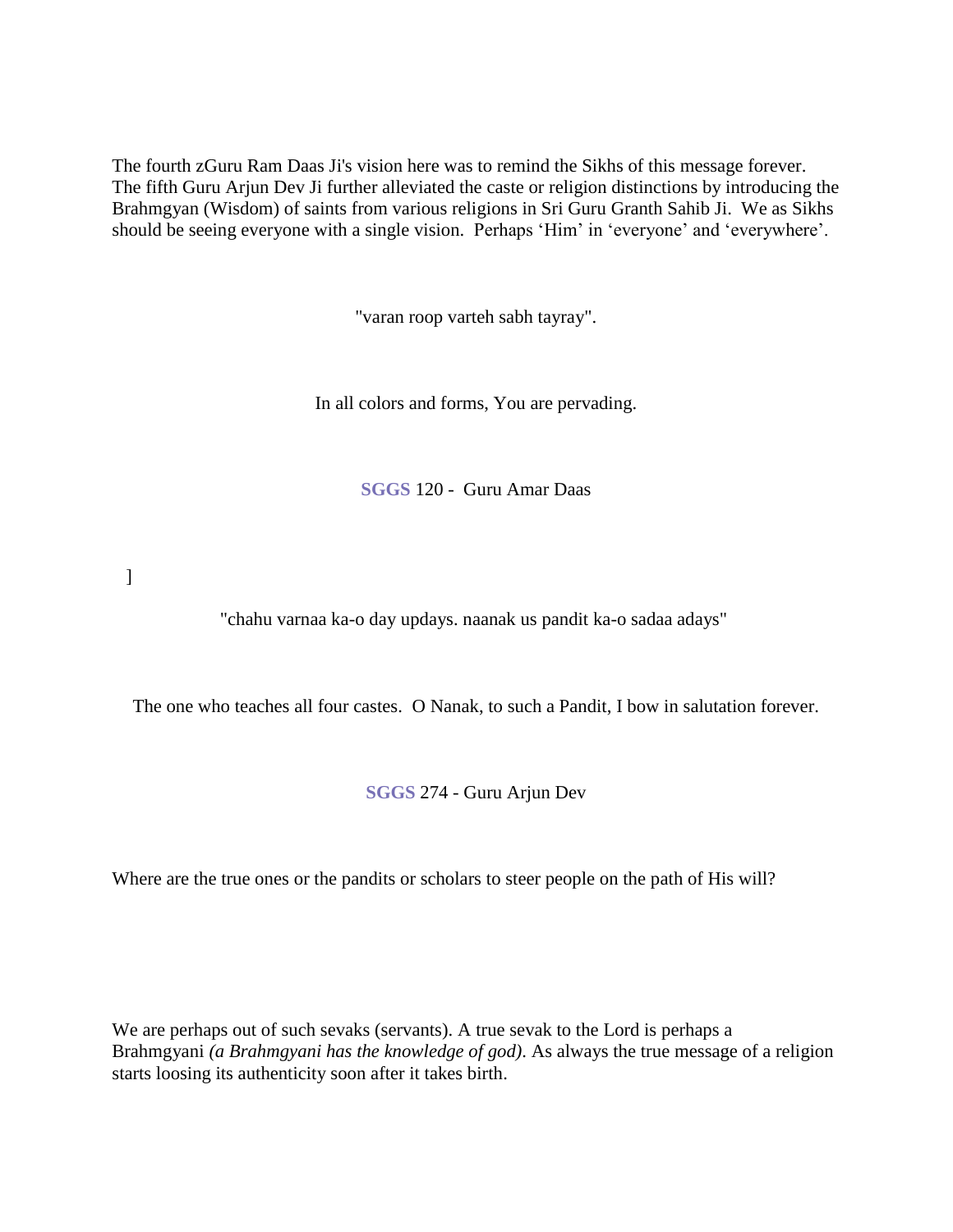As the Brahmgyanis or saints take off, the worldly wisdom takes the charge. The temples, mosques, churches and Gurdwaras, which were established to serve everyone, start push people away. This has happened all along and is happening today as well.

This happened to Bhagat Namdev Ji (few centuries ago) as well. He was refused to get in the temple as he was the so-called low-caste hindu. Bhagat Namdev went behind the temple and started worshipping the Lord there.

As always, the Lord kept the honour of his saint and he turned around the temple with front facing Bhagat Namdev in meditation.

ji-o ji-o naamaa har gun uchrai.

bhagat janaaN ka-o dayhuraa firai.

As Naam Dev uttered the Glorious Praises of the Lord,

the temple turned around to face the Lord`s humble devotee.

**SGGS** 1164 - Bhagat Namdev

These kind of acts are commonly observed in various faiths including Sikhism.

It is especially noticed with the wedding of the couple in question here. The bridegroom happened to be a Christian, and the girl belongs to a prominent Sikh family. I don't know about any negative response from the groom's family or the church itself. But as always Sikhs have shown their presence by slandering this blessed couple and especially the girl's family. The SGGS Ji quotes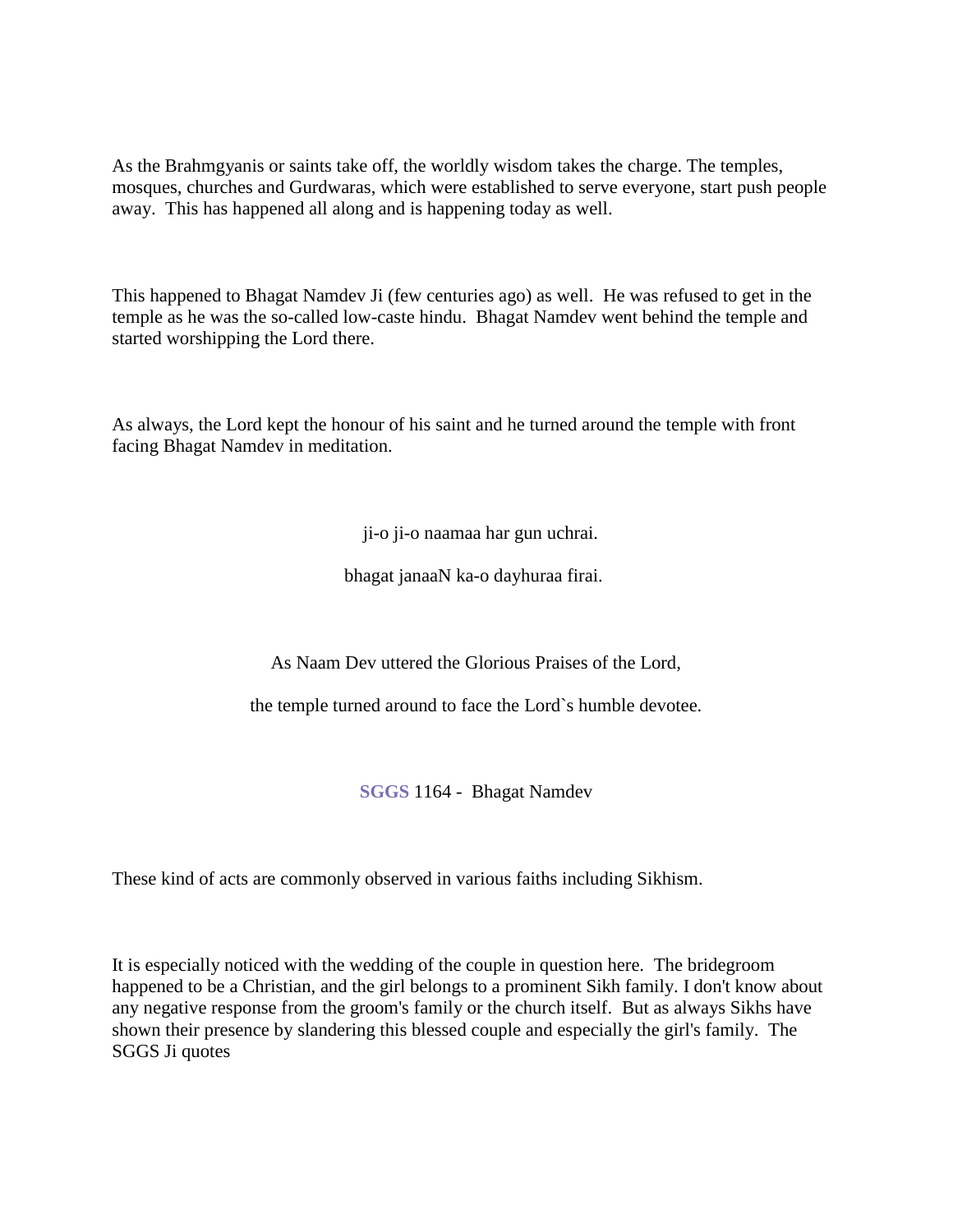"keetaa kichhoo na hova-ee likhi-aa Dhur sanjog".

By one`s own actions, nothing can be done; destiny was pre- determined from the very beginning.

**SGGS** 135 - Guru Arjun Dev

"pargati-aa sabh meh likhi-aa Dhur kaa". rahaa-o.

This pre-ordained destiny has been revealed to all.

**SGGS** 396 - Guru Arjun Dev

The marriage of a couple is pre-destined by the Almighty. This is not only true for Sikhs, but for every one. If we call ourselves Sikhs and complain about a wedding relationship laid out by Him. Are we worshipping *Him*? Rather, we are competing against His will.

"ji-o ji-o tayraa hukam tivai ti-o hovnaa".

As is the Hukam of Your Command, so do things happen.

**SGGS** 523 - Guru Arjun Dev

"sachaa tayraa hukam sachaa furmaan".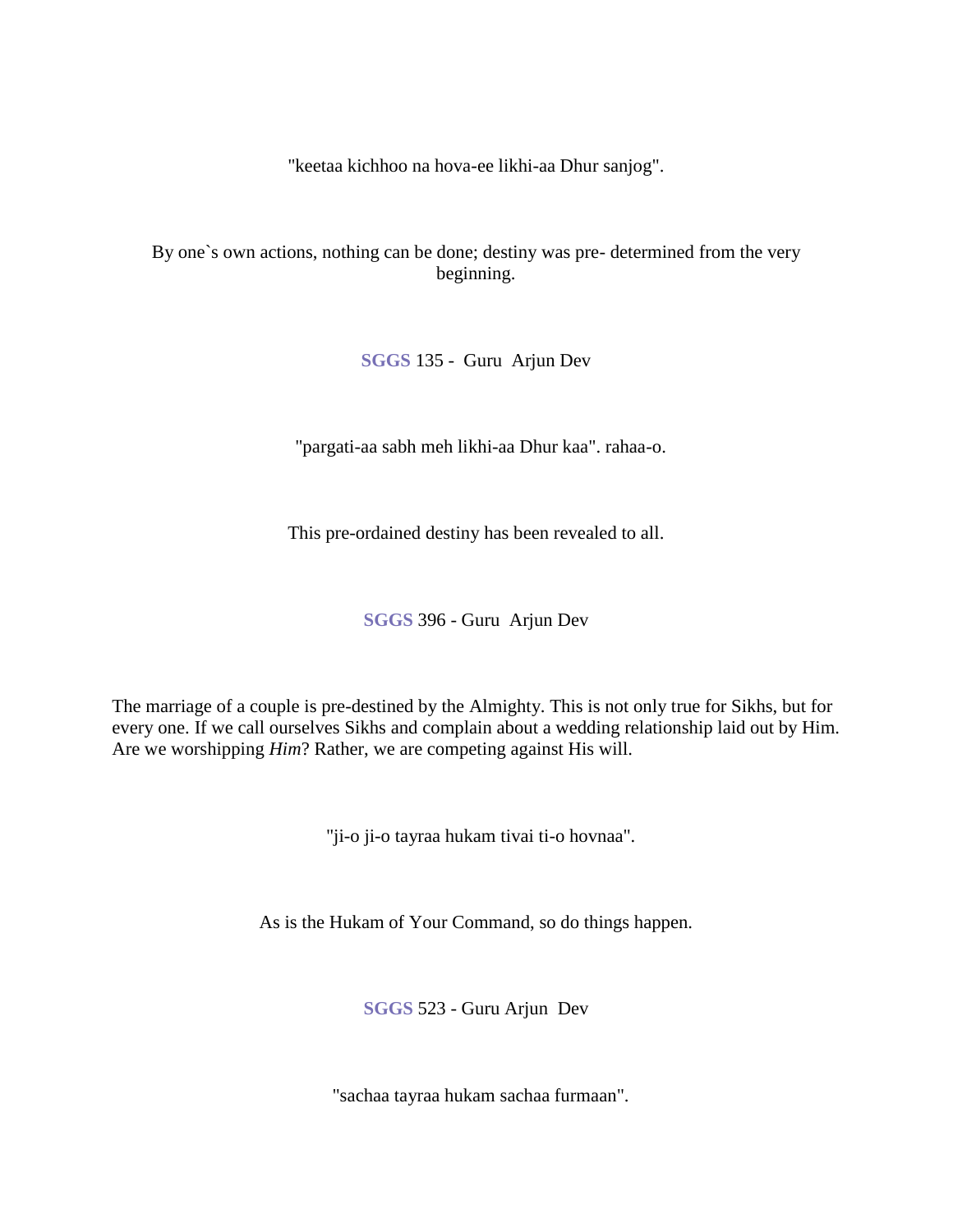True is the Command of Your Will, True is Your Order.

**SGGS** 463 - Guru Nanak Dev

Are we really respecting the teachings of **SGGS Ji** or our **Gurus** or **Bhagats**? By slandering the couple or their family, are we pleasing the Lord? Definitely not. If we indulge in any such activity that goes against His will, we are fooling ourselves here in this birth and beyond. Gurbani says

"nindak nindaa kar pachay jamkaal garsee-ay".

The slanderers rot in their slander; they are seized by the Messenger of Death.

**SGGS** 815 - Guru Arjun Dev

"nindaa kar kar pacheh ghanayray

Spreading slander, many have been ruined.

**SGGS** 806, Guru Arjun Dev

Let us look back in history at few cases, where the man-made boundaries were clearly squashed by the Lord.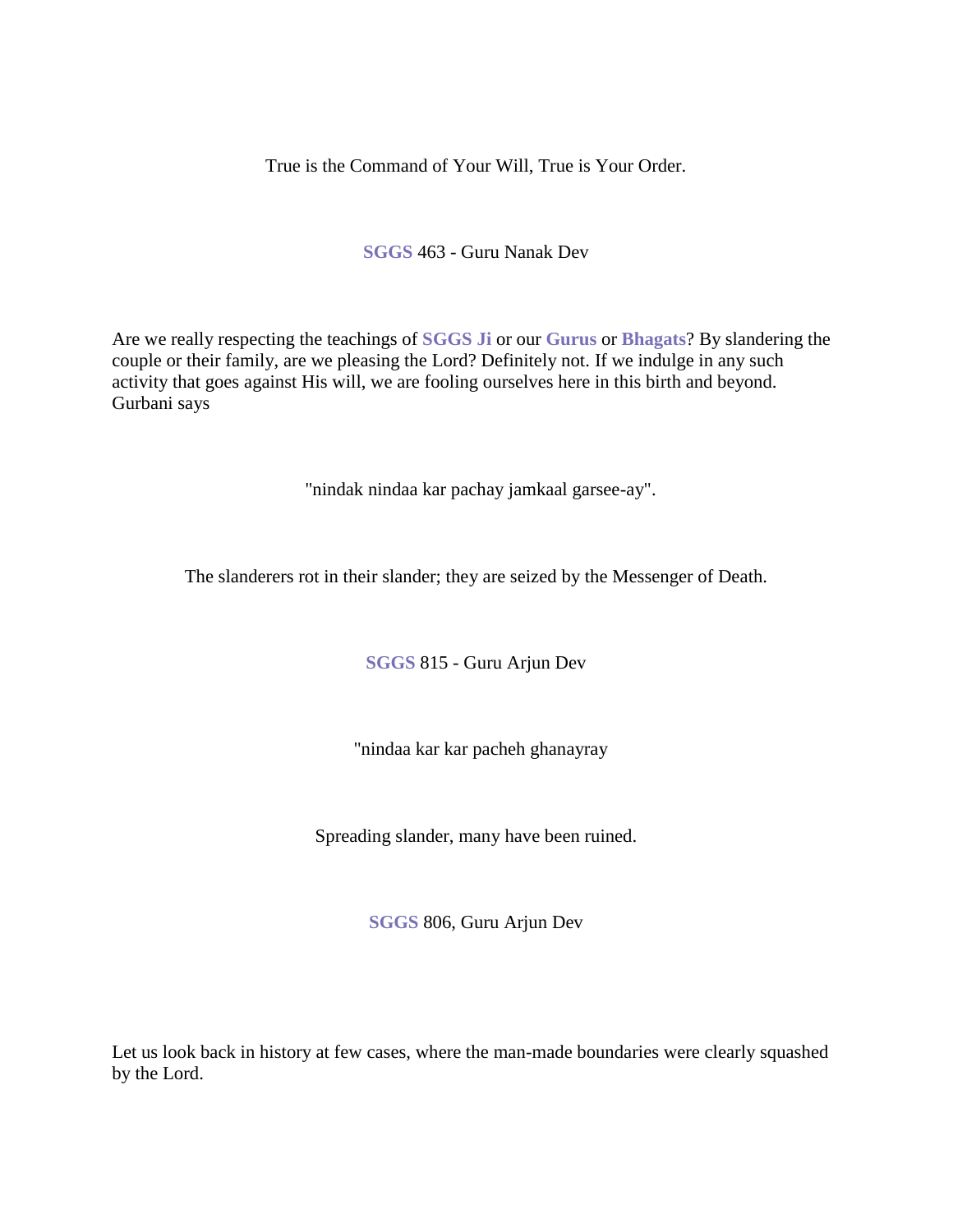The sixth *Guru Hargobind Sahib Ji* was also married to "*Mata Kaulaan*", who was a Muslim priest`s daughter. Mata Kaulaan was accepted and well respected by the Guru-Ghar as well as the Sikhs. There is a historic Gurdwara named after Mata ji as "Gurdwara Sahib Kaulsar".

The fifth Guru had the foundation stone of the Harimander Sahib Ji laid out by a Muslim *Saint Sai Mian Meer ji*. What was its significance to us all? This was perhaps the message of brotherhood by Guru Sahib Ji.

Bhagat Kabeer Ji married his daughter to a burglar. This person came to hide at Bhagat Ji's place as several people chased him. Kabir Ji realized the Lord's will, then and there. He married his daughter `Kamaali' to this burglar. Why would a saint do this to his daughter? He knew Lord's will and happily accepted it, and perhaps ignored the people around.

The Bhagats recognize Him and sacrifice everything for Him. On the other hand, common people who have nothing to do with the event, rather bad mouth Lord's will and dig a hole for them.

"nindaa kar kar baho bhaar uthaavai bin majooree bhaar pahuchaavani- aa".

By continually slandering others, they carry a terrible load, and they carry the loads of others for nothing.

## **SGGS** 118 - Guru Amar Daas

If we look at all the above examples, it is obvious that it is Lord's will that prevails. Everything carved out by manmukhta (self- willingness) fails.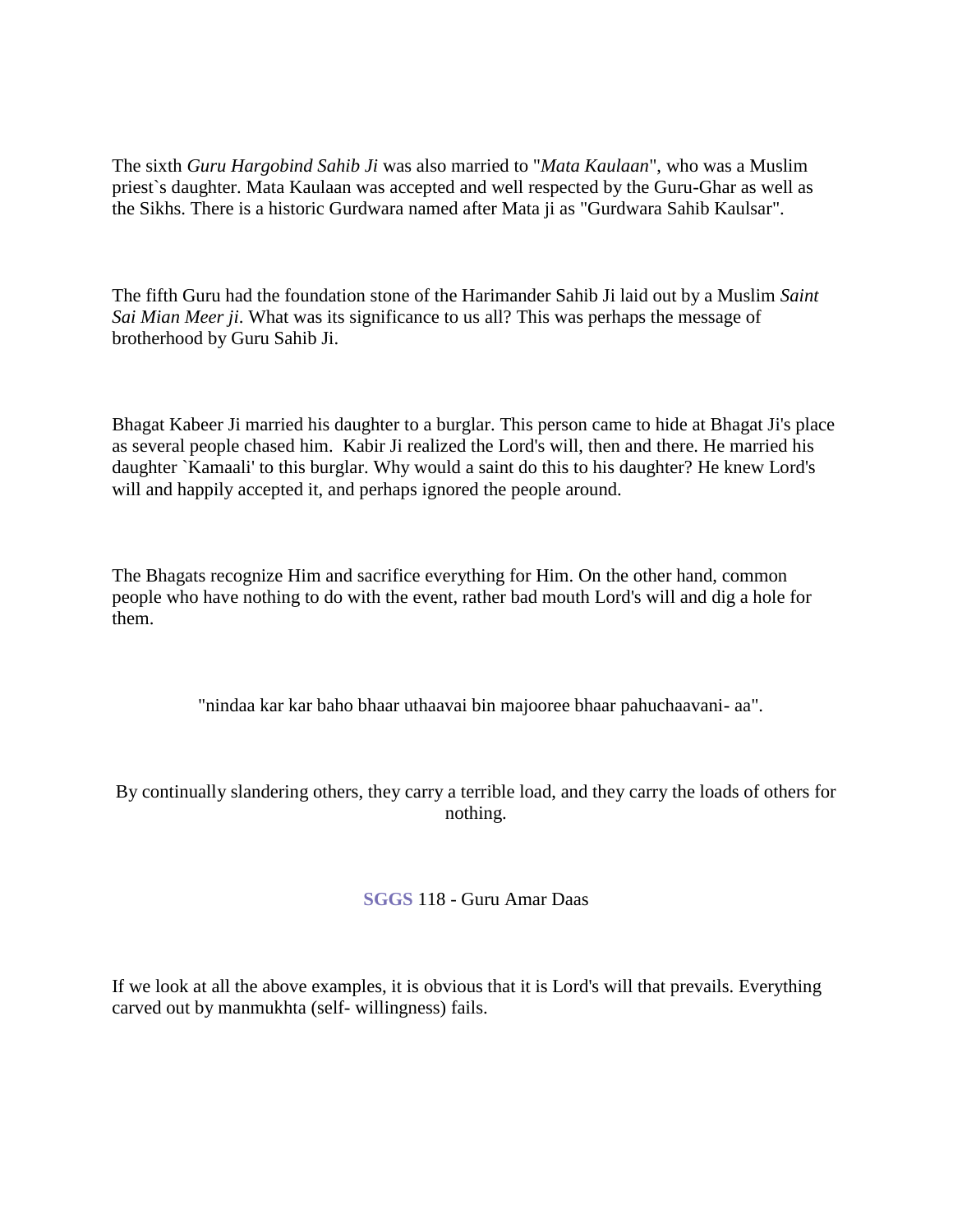The inter-caste or inter-faith marriages happen everyday and it is going to keep on happening forever under Lord's will. So, if we call ourselves the Sikhs, why are we badmouthing the Lords blessed couple and their relations? We should be seeing the Lord in everyone including the Christian groom.

It is a shameful act on part of everyone involved in perpetuating this discussion. As Sikhs, we have sent a poor message to Lord's Kingdom (*dargah*).

Do we think that we are going to get away with it?

Everyone participated in a negative manner will have to pay for this in Lord's court. The slanderer washes of the dirt off of the person(s) he or she is slandering.

The slanderers are helping Bhai Vedanti's family including the blessed couple by doing the mean act of talking ill of them.

"nindaa karai so hamraa meet".

One who slanders me is my friend.

**SGGS** 339 - Bhagat Kabir

"jan kabeer ka-o nindaa saar. nindak doobaa ham utray paar".

Slander is the best thing for servant Kabeer.

The slanderer is drowned, while I am carried across.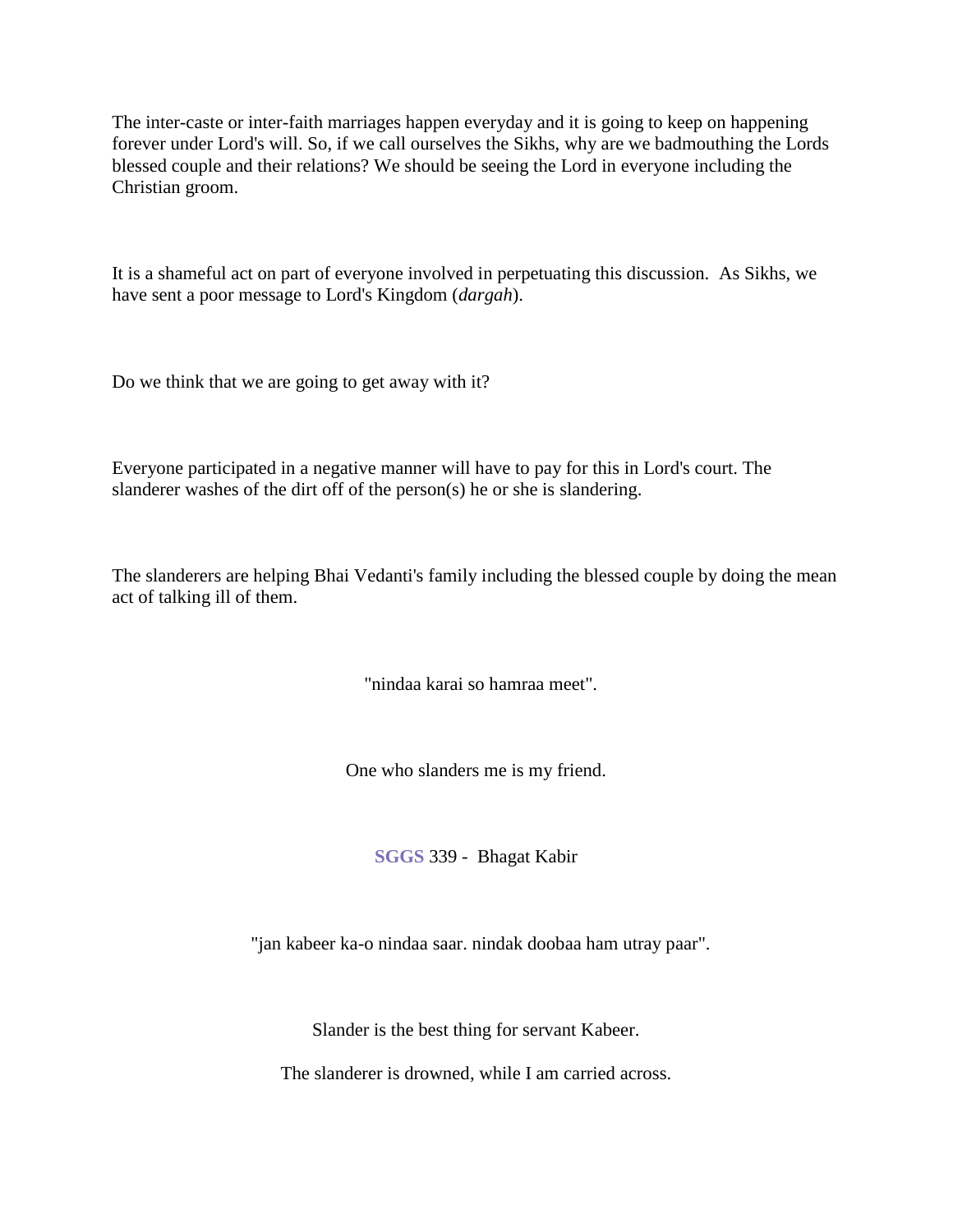## **SGGS** 339 - Bhagat Kabir

A slanderer is wasting away his life by doing this shameful act. *SGGS Ji* quotes

"par nindaa par mal mukh suDhee agan kroDh chandaal".

Slandering others is putting the filth of others into your own mouth.

The fire of anger is the outcaste who burns dead bodies at the crematorium.

**SGGS** 15, guru Nanak Dev

"nindaa kardaa pach mu-aa vich dayhee bhakhai".

Slandering others, he wastes away and dies; within his body, he burns.

**SGGS** 315 - Guru Arjun Dev

Daas would urge each and everyone participated in this worst act, to apologize to this family, and the most important of all to the Lord. He is merciful, and takes no time to forgive if we really mean it.